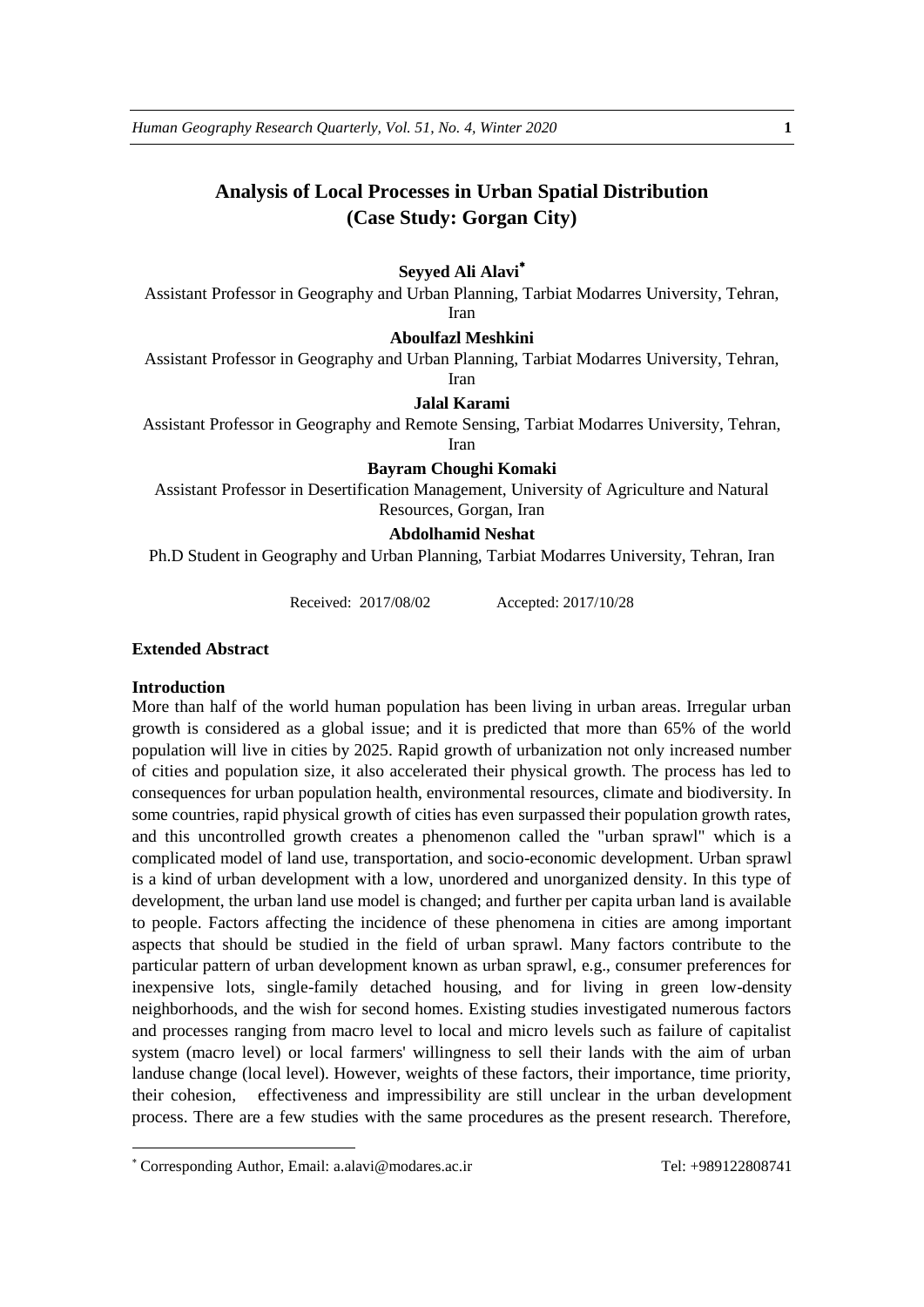**2** *Human Geography Research Quarterly, Vol. 51, No. 4, Winter 2020*

this study has investigated causes of urban sprawl with an emphasis on local factors in Gorgan City as one of central cities of Iran.

## **Methodology**

The present study is a descriptive-analytical and applied research. Data collection was based on the available documents about growth of Gorgan City and survey methods. Since the research had specialty-based nature and it was impossible to achieve desired results through traditional survey methods, statistical population of research consisted of two groups of experts in the research subject: 1) thirty experts who were highly specialized in the urban sprawl and urban development and working in this field in Iran; 2) One hundred local experts who were quite familiar with the study area and participating in development of Gorgan City. Sampling was conducted using the snowball and judgmental methods. Research period was from 1956 to 2016. Data analysis was also performed using one-sample t-test, factor analysis, Shannon's relative entropy, Moran's global index, and Geary's global coefficient.

# **Results and discussion**

Providing documents of urban development process, it became clear that the urban growth was completely external. Results of entropy, Moran and Geary's models indicated that there were two distinct models of urban growth: 1- Cluster growth in the northeastern, southern and southeastern regions, and 2- Urban sprawl with vacant lands between textures in the central, northern and northeastern regions. The most important factors of this phenomenon were then identified and they consisted of 36 variables including 9 macro and 27 local variables. Due to the inter-correlation of variables, 29 variables with 5 main factors were identified as follows: Inappropriate and uncontrolled urban land use; inefficiency of urban management in urban control; ecological segregation; resident's preferences for marginalization; abundance of land; and issues and challenges of urban population. We performed the correlated analysis of urban sprawl factors. Accordingly, the inability of local management to control urban growth procedures specially outside the legal limits of the city was the most important cause of this phenomenon in Gorgan and it included the following factors: failure to prevent the farmland speculation; inability to cope with illegal land subdivision by people; inability to cope with marginalization; inability to control land use of urban limits; inability to supply lands according to demand; impossibility of utilizing development capacity of barren and endowed lands within the city limits.

#### **Conclusion**

Urban sprawl of Gorgan city was resulted from interaction of various factors with an emphasis on local factors. Despite the fact that each of existing factors played the roles in this case, they did not have the same weights and importance. Based on the evidence and results of the present research, it seems that some factors play key roles in this process and can act as productive factors of urban sprawl because unlike the American model, the urban sprawl of Gorgan as one of the northern cities of Iran is not resulted from the public prosperity or existence of vast areas for urban development, but it happens since the local institutions of urban management of Gorgan lack sufficient power to control urban growth procedures around the city and also surrounding villages. They also lack sufficient power to control land use and its type of use. These two factors, along with another two factors of the resident preferences to live in the suburbs and garden cities in addition to urban population problems will provide serious urban development challenges. Among these factors, the physical-spatial contradiction in urban view is the most important issue. In other words, the regions with good weather conditions will be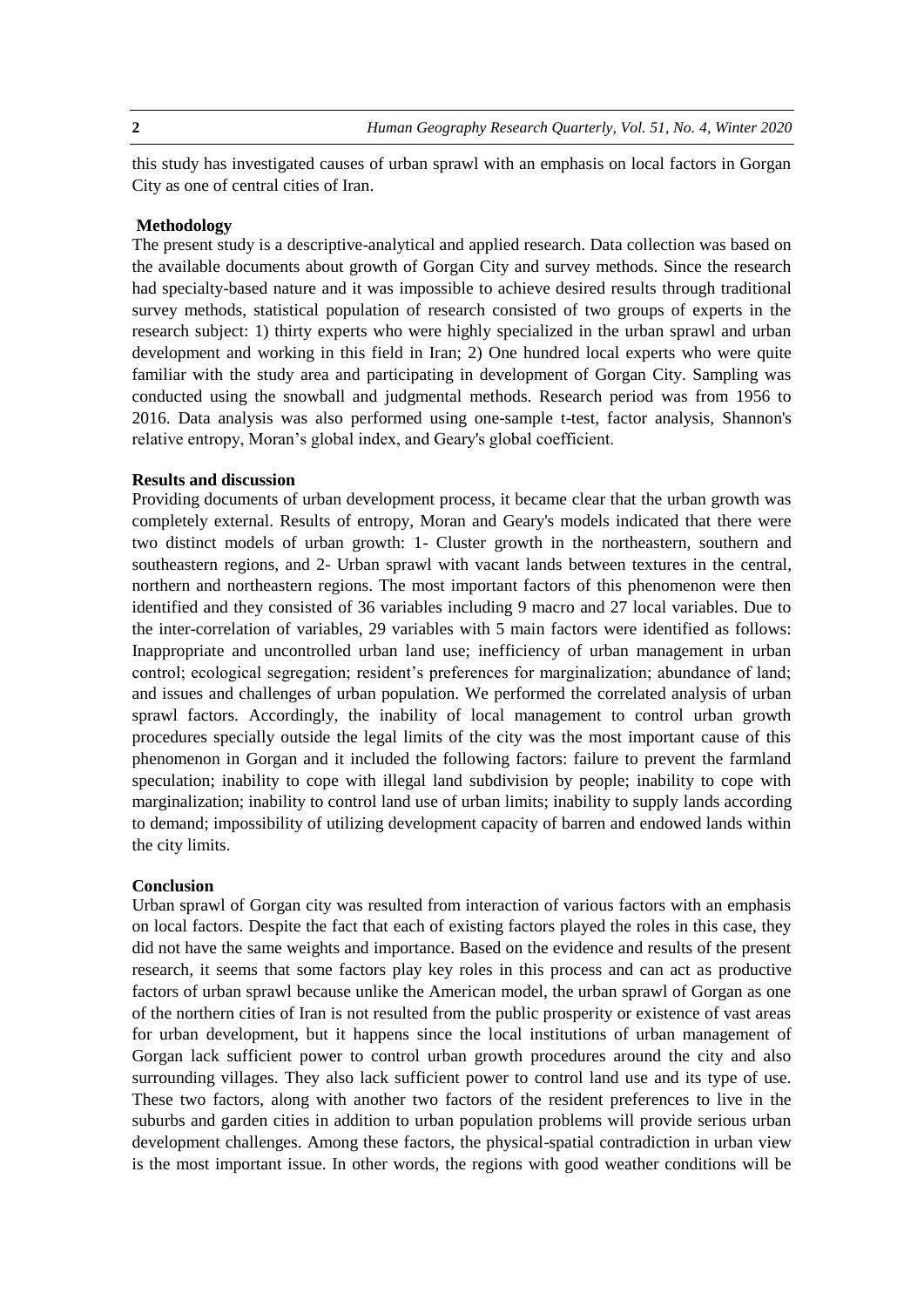vertically developed and join the surrounding villages, but development of low-cost districts of the cities is dispersed over the area. This type of development model may lead to internal development of city provided that urban limits are controlled and other requirements are met such as solution of barren and endowed land acquisition problems. Finally, the urban sprawl can be largely controlled by controlling main factors (mother) which are originated from local processes.

**Keywords:** Urban distribution, urban growth, local factors, Gorgan.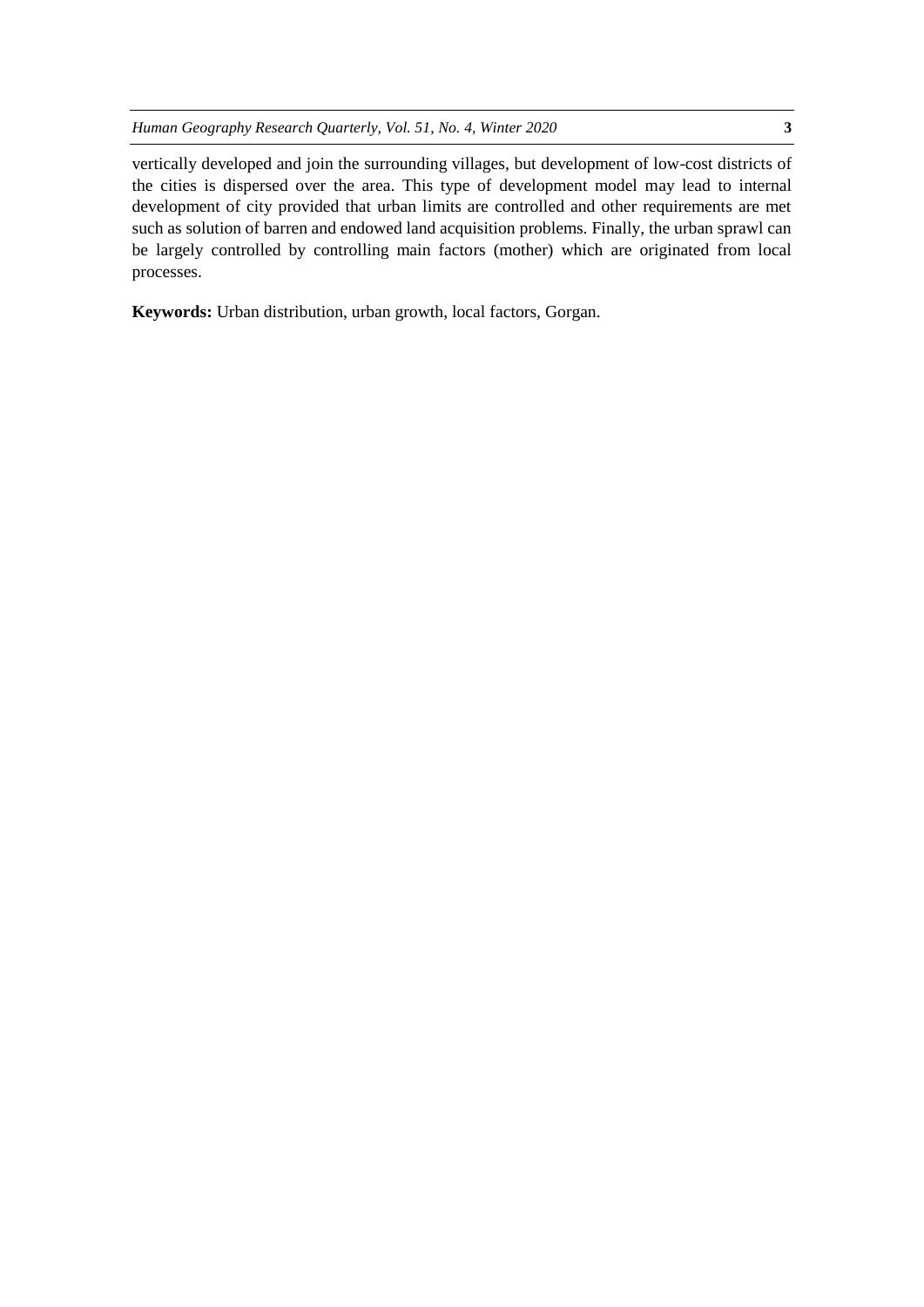# **A Comparative Study about Urban Morphology Patterns in Contemporary Iranian and European Cities, Rey in Iran and Siena in Italy**

## **Mahsa Amini Hajibashi**

MA in Urban Design, Faculty of Arcitecture, Islamic Azad University, Central Tehran Branch, Tehran, Iran

## **Mahmoud Rezai**

Associate Professor of Urban Planning, Islamic Azad University, Central Tehran Branch, Tehran, Iran

#### **Alireza Bandarabad**

Assistant Professor of Urban Planning, Islamic Azad University, Central Tehran Branch, Tehran, Iran

Received: 2017/07/09 Accepted: 2017/03/27

#### **Extended abstract**

#### **Introduction**

This research is to distinguish physical characteristics of Islamic Iranian urban structures compared with contemporary urban structures in medieval Europe. The urban structures were developed in the existing conditions of that time. Architectural and urban spaces are the physical phenomena reflecting many cultural, social, and civilization characteristics of a society. Hence, they can be used to imagine history and culture of a society. Therefore, in different regions with different religions and ideologies, we can observe different morphological structures.

Islamic urban cities and medieval cities were studied by many researchers. However, the researches about the urban morphology have rarely focused on the comparison of the two contemporary urban physical developments in Islamic Iranian and medieval cities in a case study by qualitative analysis. Furthermore, it was not cleared how these differences in cultures, ideology, religion, and governments could lead to physical changes and similarities in urban landscape. In most of the previous studies about urban morphology and classification of the morphology, the categorization is limited to the major elements of street, block, and buildings. In this research, we have analyzed the approaches in the two cities to detect the factors forming organizations and structures. The purpose of this research is to analyze the forming state and organization of the cities in two periods of Islamic Iranian and medieval. For this, we have examined historical background, physical properties, and formative factors of the cities.

#### **Methodology**

<u>.</u>

We have used qualitative variables in this research. The qualitative variables prepared using library studies have been analyzed by diagram and 3 dimensional modeling. Although nonphysical factors, addition to physical urban factors, are also considered in this research, but this study has mainly emphasized on English school of Conzen urban morphology. Thus, this study

Corresponding Author, Email: drrezaei26@gmail.com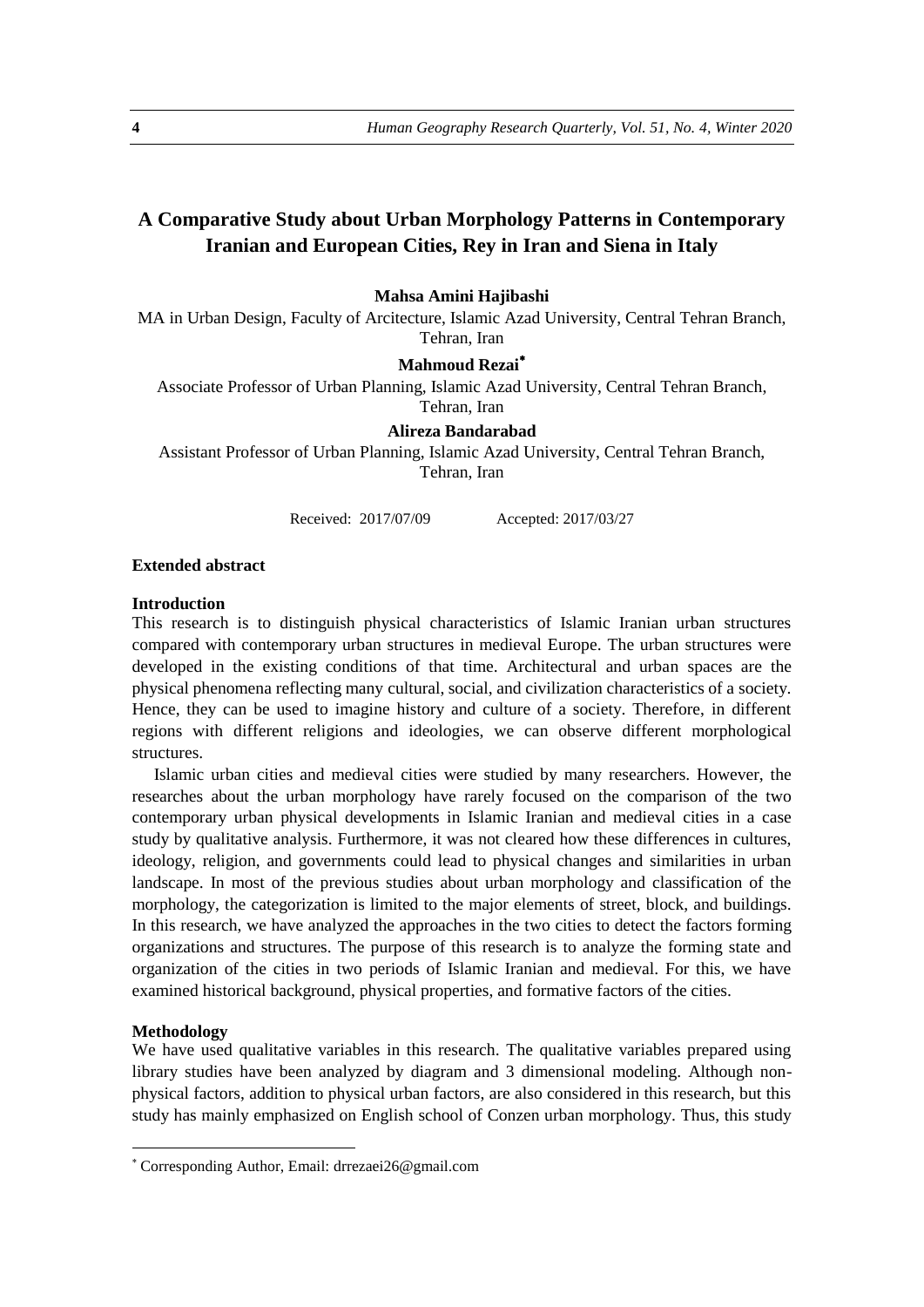has not considered historical aspects of Italian school and social interactions of French school. Therefore, the physical parameters have been compared with each other in two groups of principal components of urban texture and single structures using evaluation matrix. We have considered the major patterns of the structures in this period, not exceptional cases.

We have examined the urban morphology of Islamic Iranian cities and European medieval cities to extract characteristics of their elements, urban design, analysis system, and morphology types. After categorization of these morphologies, we have analyzed the morphologies in two sample cities of Rey and Siena to obtain similarities and differences and also their characteristics.

In physical component of urban texture, according to Lynch, the data have been divided into five elements including paths (commercial spaces of market), edges (gates and walls), districts, nodes (square), and landmarks. Then, the results have been analyzed in three levels of macro scale (spatial organization and development), meso scale (structure and arrangement), and micro scale (architecture and performance of components). About the single structures, the data have been analyzed by their landuse types. All urban elements, including mosque and church, houses, bath, school, municipality building, and etc., have been analyzed in their special land-uses. These elements have been assessed in terms of location in city, building material, function, typology, and structure pattern. We have compared the two sample cities of Rey as an Islamic Iranian sample and Siena as a medieval sample.

## **Results and discussion**

The elements of urban morphology have been determined in a literature review to examine the similarities and differences of the two kinds of cities. Rey City was formed before Islamic period and developed after that. The Siena is also a sample of medieval city keeping principal characteristics of that time.

Spatial organization of Rey City, as an epitome of Islamic Iranian city, has an organic complex with a compact texture. The houses and private spaces are located around the mosques without disturbance. Spatial arrangement of the neighborhoods and city had an organic growth. Spatial organization of Siena, as a good sample of European medieval city, is also formed in accordance with topography. The city is developed along hills. Most of the urban landscape is formed due to historic events.

In Rey City, the central mosque is functioning as the heart of the city and Baazar (traditional market) is performing as spine around which the neighboring houses are developed. The houses in the city are located around the entrance of the city towards the mosque in center of the space. The Siena is composed of some section connected to each other in the main square as conjunction. Along the main paths with more regular state relative to narrow streets, the stores are located. The paths are elongated from city gate to Central Square and central church as a two section core.

#### **Conclusion**

The results of this study have indicated that the urban structure of the Islamic Iranian and medieval cities are mainly similar in spatial organization, development form, spatial structure, and arrangement. The differences of the two types of the cities are mainly in micro-scale and single structures and architecture. Similarities and differences in natural, cultural, economic, social, military-political conditions, and government system are among the main causes of physical variability in different geographical regions. This can also form identity of spaces.

The results of this study have also indicated that the formative elements of Islamic Iranian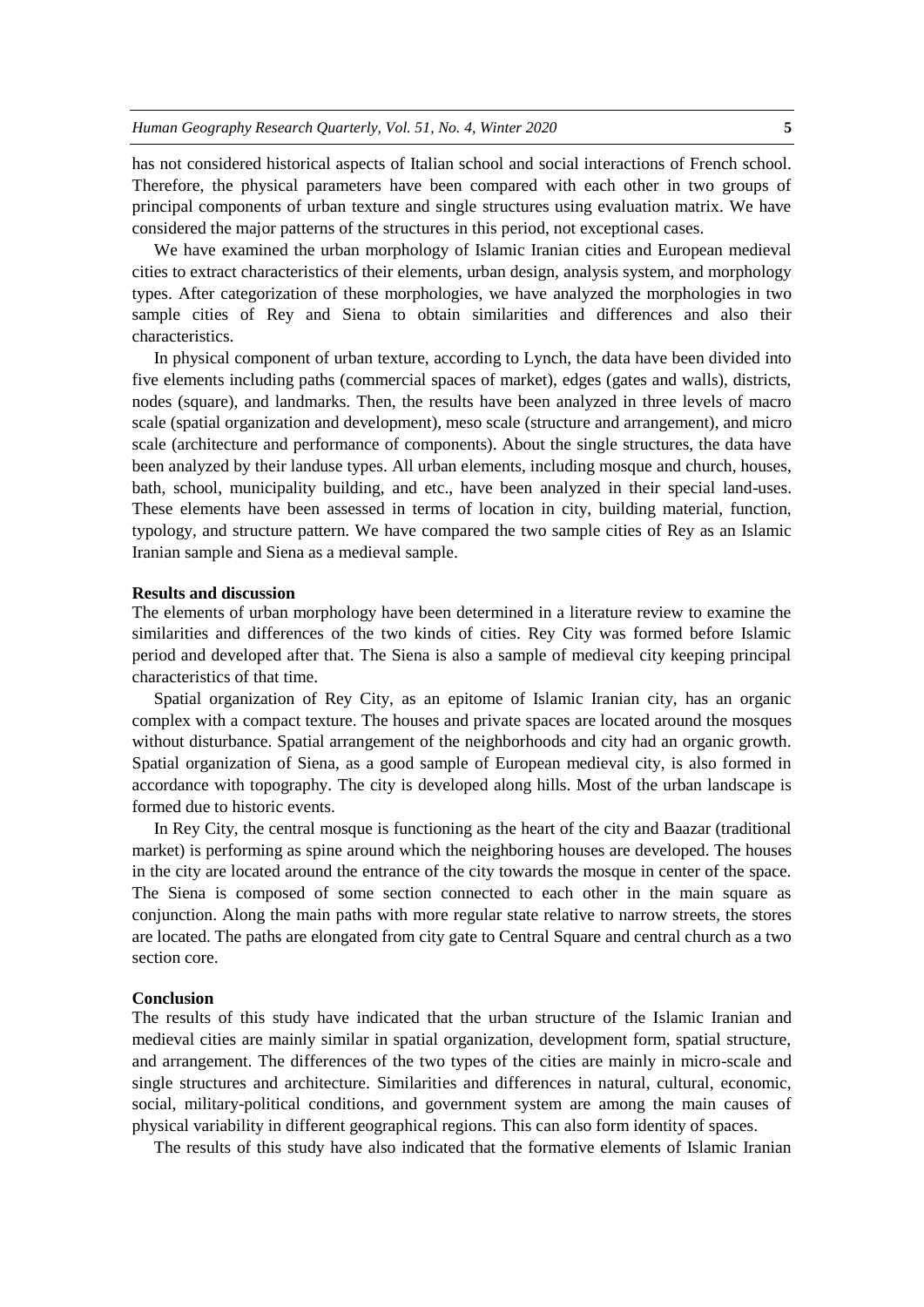cities and European medieval cities have so regular arrangement that in an integrated system they can meet the requirements of the citizens. The identity of the cities is defined by their preferential special architecture. Therefore, the principles and structures of the old cities and the development appropriate to urban texture and single structures can be useful for today urban development to manage inharmonic development of urban spaces and reinforcement of place identity. Taking these old elements into account and following the principles of the Islamic Iranian and medieval cities can help have a more competent urban planning and better meet the needs of residents in contemporary cities.

**Keywords:** medieval city, Islamic Iranian City, physical urban structure, Siena, Rey.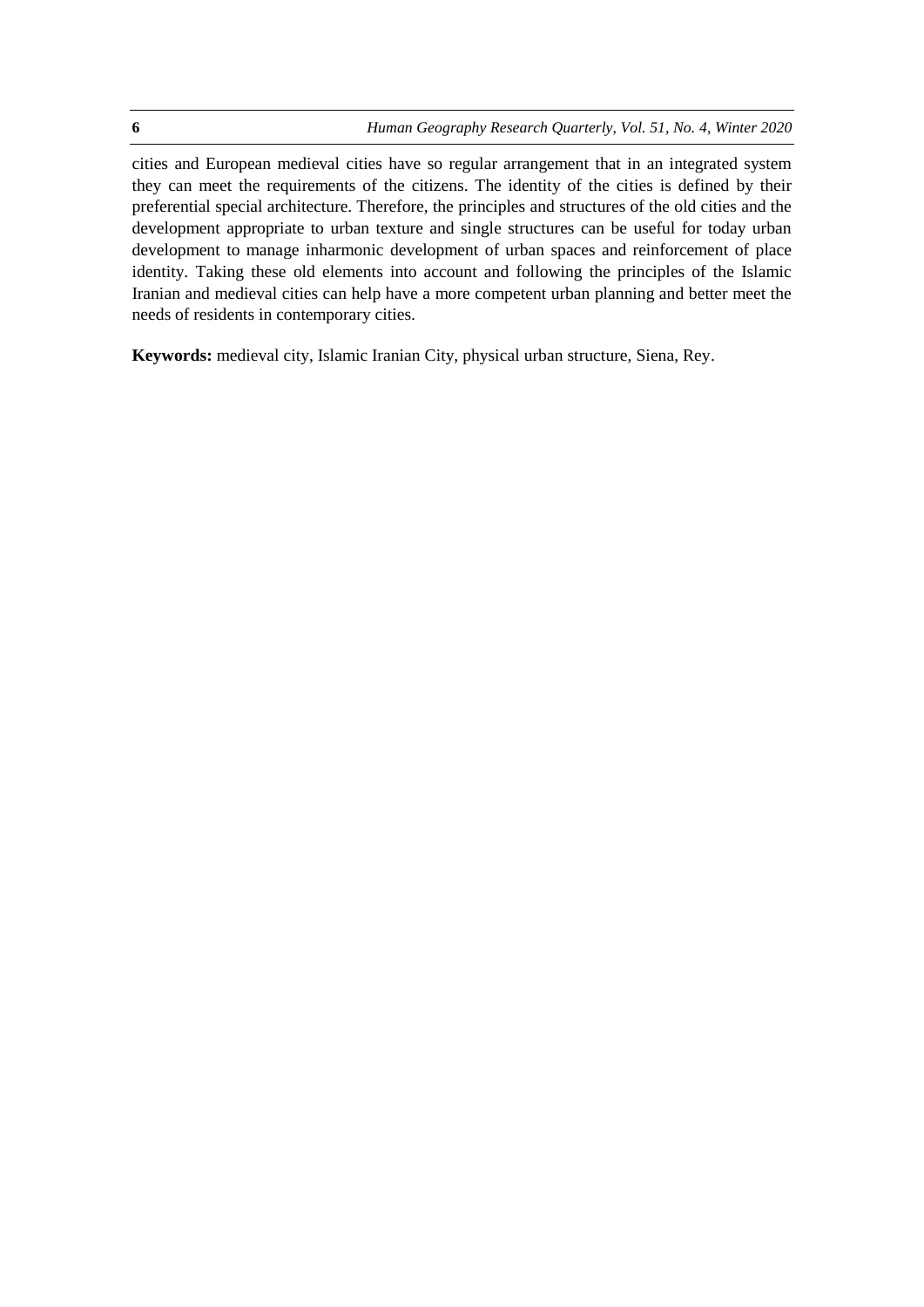# **Modeling the Effects of Marginalization on the Changes in Urmia City and Predicting Physical Urban Expansion Using Satellite Images by 2032**

# **Hassan Mahmoudzadeh**

Associate Professor of Geography and Urban Planning, University of Tabriz, Tabriz, Iran

**Kobra Derakhshany**

MA Student of Remote Sensing and GIS, University of Tabriz, Tabriz, Iran

**Sahar Momeni** 

MA Student of Remote Sensing and GIS, University Of Tabriz, Tabriz, Iran

Received: 2018/02/21 Accepted: 2018/04/08

# **Extended Abstract**

#### **Introduction**

The rapid development of urbanization is one of the challenges for urban planners in the 21st century. Rapid urbanization in Iran with the influx of migrants to the cities without any effective program lead to development of informal settlements and marginal communities in cities, destruction of agricultural land and gardens, and extreme physical development.

In view of the marginalization due to land degradation around the city, the formation of unsustainable urban network, rising urban crime, increased urban poverty and expanding discordant town, make it essential to have manage the growth and physical development of the city. Researchers have led to developments outside the program to control, monitor and forecast models.

#### **Methodology**

Urban modelling in the cellular space, first by the definition of the cellular geography in urban studies has compiled cellular automata and is a perfect tool for modeling the spatial dynamics. Despite the benefits of cellular automata model, this model also has its limitations to create a true urban dynamics, simulation and not powerful enough. Therefore, to fix limits of this model, it is required to combine it with used Markov chain model.

In this research, the Markov chain model and automated cells to simulate land use change process is used to evaluate the physical expansion of the city of Urmia between 1984 -2016 and to predict land use changes to year 1410.

To run the model, Satellite images of Landsat 5 and 7 and 8 in the years of 1984, 1992, 2002, 2012, 2016 of Urmia were prepared and then using ENVI software, IDRISI and ArcGIS, land use changes were calculated and finally the Markov chain model and automated cells were obtained.

#### **Results and discussion**

1

Urmia city due to very favorable natural substrate (highly desirable areas of agriculture and water resources) and the development of communication network and immigration in recent

Corresponding Author, Email: Hassan.mahmoudzadeh@gmail.com Tel: +989143149252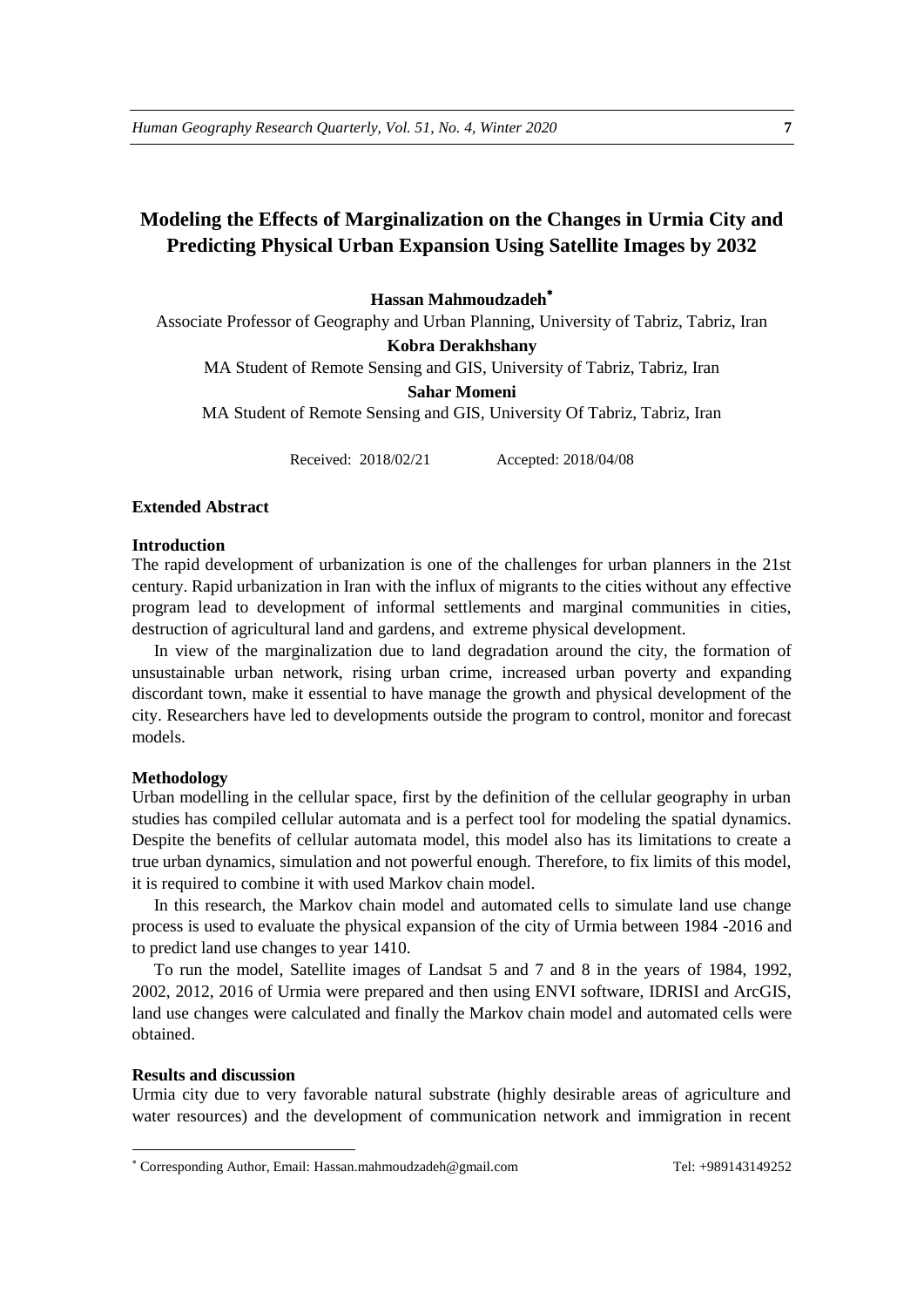years has experienced rapid population growth. The rapid growth of unorganized settlement causes marginalization and ultimately converts the incorporation of surrounding land into the city, the settlements have been cooperative. An overview of the research (research overviews) carried out in conjunction with the physical growth of the city of Urmia shows the capabilities of satellite images and models existing in connection with this type of data for the evaluation of physical growth of the city.

n this research, use of satellite image information show that urban areas formed around the margins of the city in different time periods is one of the main factors of physical growth in the past decade. This form of growth and the expansion of the city caused the destruction of agricultural land and orchards of the region in particular. Urban area compared with other landuseshas expanded 5 times during this period. Garden and agricultural areas are declined in this period. The garden and agricultural lands around the city have decreased from 29.59 percent in 1984 to to 7.24 percent in 2016. During the period of nearly 32 years, half of bare lands around the city are converted into building environment. . In connection with the expansion of the city of Urmia, the surrounding settlements expanded in all directions. The city is mainly expanded in the South and South West and South East parts of the city. Given that the southern part of the city is mainly agricultural lands and gardens, this area has been changed into urban use. In the South-Eastern part the largest land use is bare lands for the city. A lot of Gardens and agricultural land of Urmia City are destroyed. It also reviews how the expansion of the city at this time indicated growth in the initial nucleus of the marginalization and the rural settlements around the city. The simulation results also show that until year 2030, urban built lands will increase to 7523.01 hectare (86.58 percent) according to master plan. The area of gardens and agricultural lands reduced to 619.60 hectares and arid lands to 546.33 hectares.

## **Conclusion**

According to the tips listed in the city of Urmia, satellite imagery, maps and the results offered the following suggestions:

- 1. Due to the growth of the city and making indiscriminate opposition to the species of mushrooms and marginalization of the most recent period, it is necessary to monitor the municipality more accurate and more serious.
- 2. The physical development of the city update monitoring using satellite images with better separation for classification of land cover maps in the next research.
- 3. Due to being a dynamic process of land-use changes over time, it is recommended. In the meantime, the next research the use of dynamic models of physical and economic factors such as CA\_Markov, social, and political factors, affecting the user changes, as well as comments to be considered.

**Keywords**: Urmia City, Markov chain, Cellular automata, Physical Urban Expansion, Marginalization.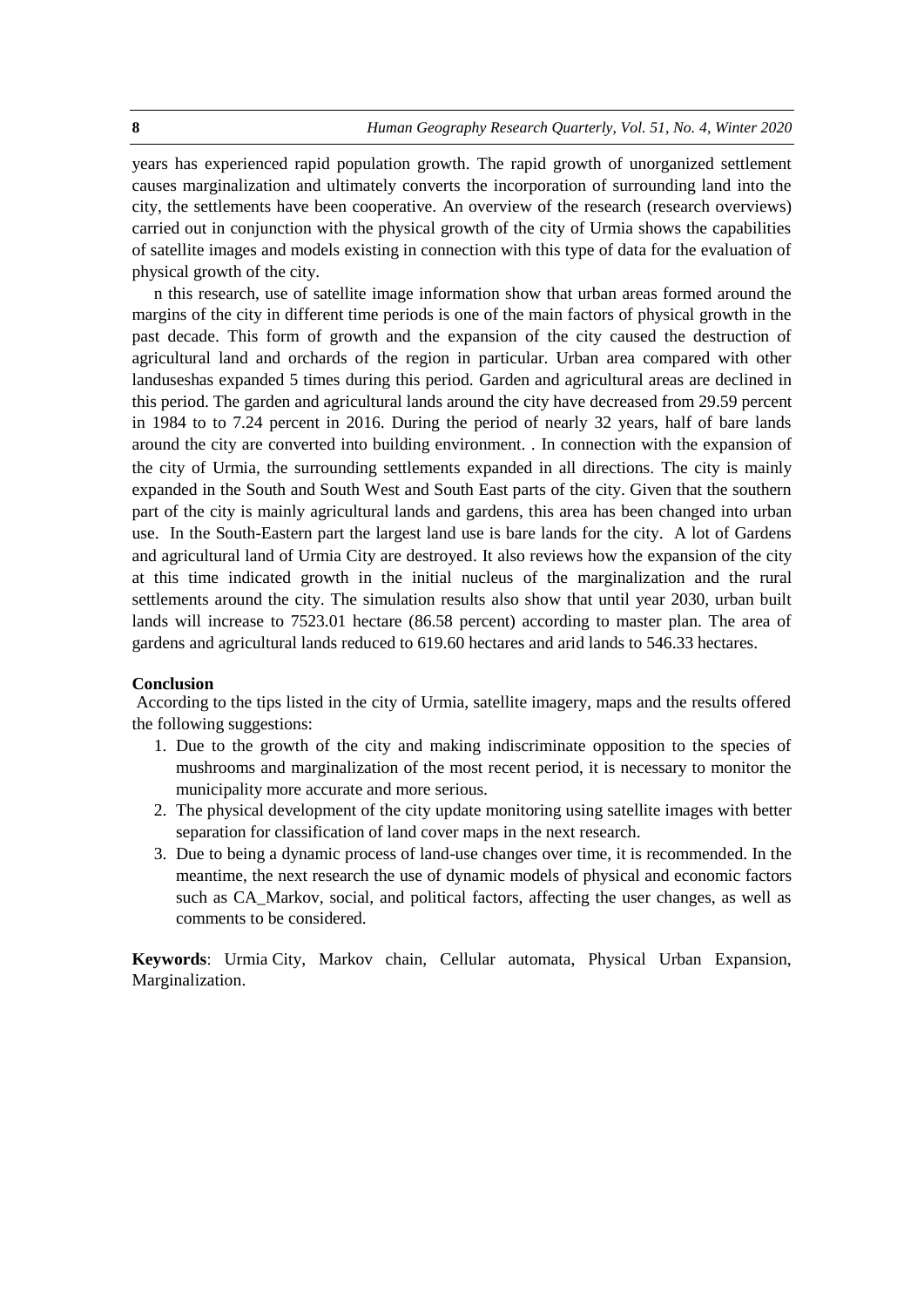# **Evaluation of Institutional Bases for Integrated Management in Sustainable Urban Regeneration of Outweared Textures (Case study: City of Ahvaz(**

# **Mohammad Ali Firoozi**

Associate Professor of Geography and Urban Planning, Shahid Chamran University of Ahvaz, Ahvaz, Iran

#### **Saead Amanpour**

Associate Professor of Geography and Urban Planning, Shahid Chamran University of Ahvaz, Ahvaz, Iran

#### **Javad Zarei**

PhD Student of Geography and Urban Planning, Shahid Chamran University of Ahvaz, Ahvaz, Iran

Received: 2017/04/22 Accepted: 2018/03/06

#### **Extended Abstract**

#### **Introduction**

Integrated management in the context of sustainable urban regeneration in Outweared Area is out of the capacity of the existing institutions and institutional bases among players in order to make the decision making illogical. Reforming procedural aspects of urban management as hotbeds of institutional and based on the interaction between the various actors role based tasks and their performance in the field of integrated management of the realization of sustainable urban regeneration. Therefore, the objective of this research is evaluation of urban management in Metropolitan Ahvaz using indicators of integrated management and the necessity of integrated management of sustainable urban regeneration in outweared areas.

#### **Methodology**

In this research, we have used a descriptive and analytical approach to the Method of data collection – by questionnaires. According to the studies carried through field withdrawals, mental documents and interviews with residents and questionnaire, benefited from the statistical tests, average variance analysis, multivariate regression analysis, route institutional challenges between the main actors of urban management according to the Metropolitan Ahvaz variables affecting the dominant component in the main index 4, 12 and 53 have integrated management, how to achieve sustainable urban regeneration. Finally, using a test average variance multivariate regression analysis, the data obtained Cranach's coefficient of 0.79 for questionnaire.

# **Results and discussion**

1

Research findings indicated that the public and private sectors diffusivity in urban management structure and urban management function are mainly controlled by public and private sectors. Variance of the data also showed that the majority of characteristics tend to the variance of zero

Corresponding Author, Email: m.alifiroozi@scu.ac.ir Tel: +989163130990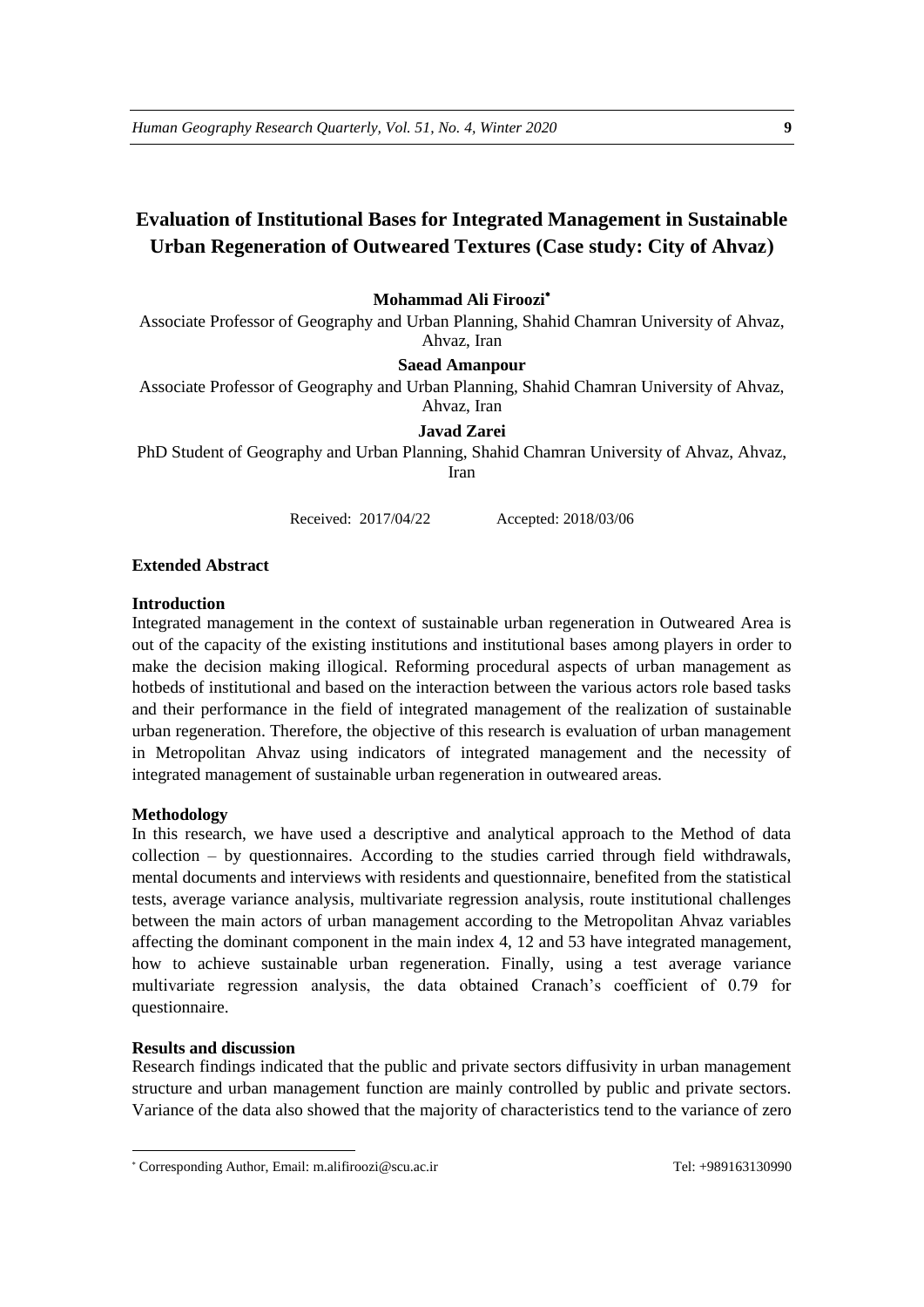- at least that the response of the self - similarity in statistical population. It seems that in the presence of the management system of urban regeneration, private and public institutions in this process and intervention can lead to an inefficiency of interventions regeneration of the urban tissue. The component of integration and coordination (social capital within and between the institutional base) in the first priority titled period renaissance and institutional arrangements in the face of the tissue - worn out in the second period as a priority, growth of knowledge and learning the institutional and institutional development capacity in the third period. The life cycle of achieving sustainable management of urban regeneration of the tissue in Iran show the average priority and scored the index.

# **Conclusion**

One of the complex issues in urban planning for the realization of integrated management of urban regeneration in the city of Ahvaz is related to the structural constraints, social, cultural, economic and management. According to a survey in this study of urban management function in the context of sustainable urban regeneration process, the weared texture has a view to integrated management of the Ahvaz city and has no performance attitude. The realization of sustainable urban regeneration of the integrated management of the current situation in the city of Ahvaz represents the realization of integrated management of the actors in this process that mutual relations with other players are conscious.

**Keywords:** institutional beds, integrated management, sustainable urban regeneration, Disteresed Area of Ahwaz.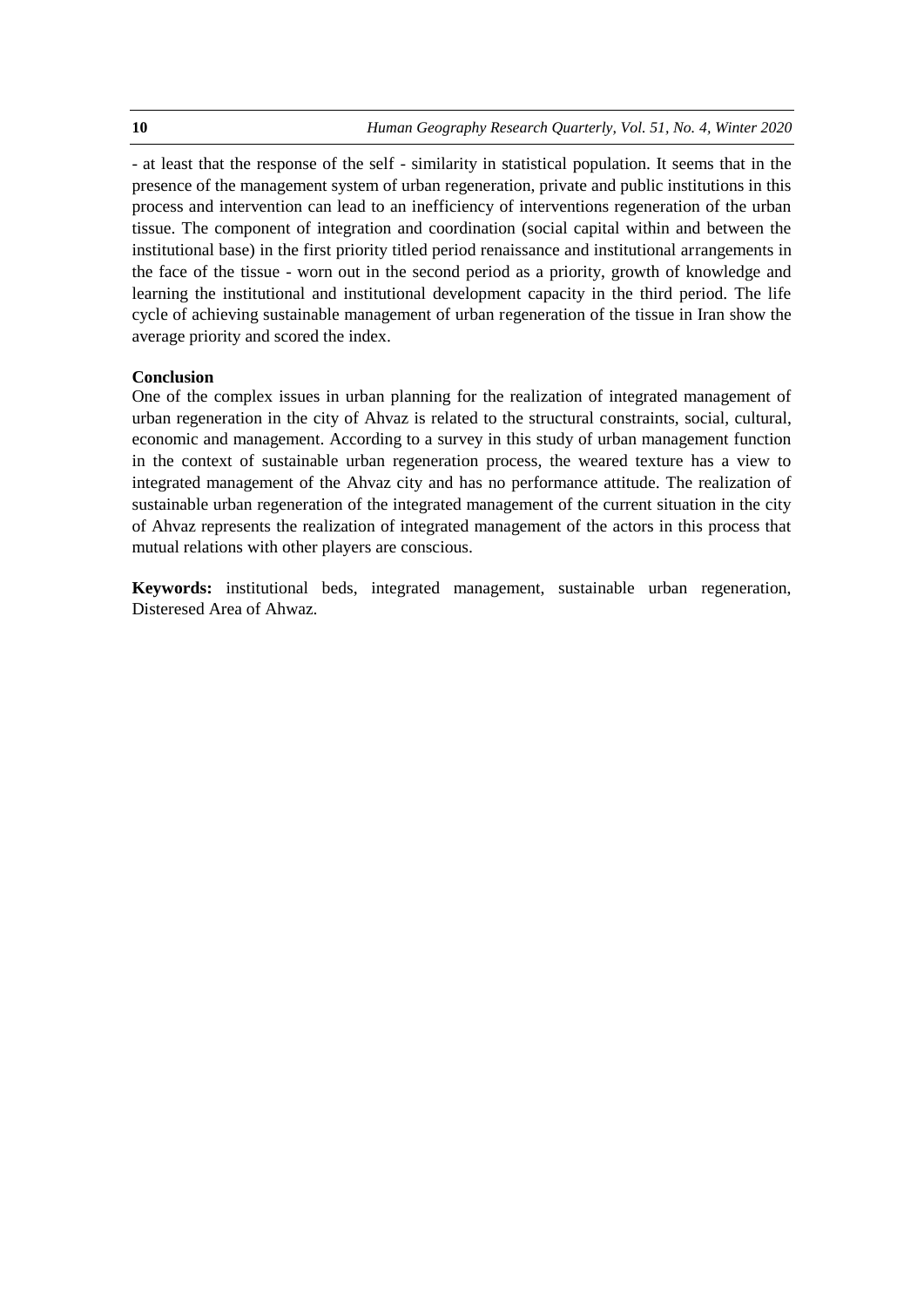# **Designing a Theoretical Framework for Epistemology of Place in Interdisciplinary Studies**

# **Zeinab Adeli**

PhD in Urban and Regional Planning, Tarbiat Modares University, Tehran, Iran

#### **Mojtaba Rafieian**

Associate Professor in Urban and Regional Planning, Tarbiat Modares University, Tehran, Iran

#### **Hossein Imani Jajarmi**

Associate Professor in Social Science, University of Tehran, Tehran, Iran

Received: 2017/08/05 Accepted: 2018/03/07

# **Extended Abstract**

#### **Introduction**

Specialization strategy after World War II led to limited views and weak interdisciplinary communications. Paradigms and expertise, as narrow glasses, ignored wide range of features. This specialization caused some conflicts in the meaning of place, as an extensive and complex concept which is rooted in social, cultural, political, and economic and personality context. This semantic confusion is due to lack of common conceptualization among various disciplines. The concept of place plays a central role in planning.

To properly understand the concept of place, different views should be considered. Hence, beyond a unique narrative limited to one specific field, this research is to provide a typology of place definitions and a more coherent view in order to develop an interdisciplinary model for understanding this phenomenon. This typology would not be complete and reliable without considering the concept of time. Because place is a dynamic concept which has been historically defined and redefined.

#### **Methodology**

In this paper, based on a qualitative approach and the content analysis methodology, we studied the ontology of place over time. The method of data collection in this study is library resources related to the analysis of the development process and the evolution of the concept of place to examine the interdisciplinary nature of the phenomenon. In the process of this research, the specialized vocabulary of the site is related terms in various fields in Scopus. In this research, 25 specialist areas were identified in various fields of philosophy and phenomenology, sociology, environmental psychology, urban economics, human geography, management and politics, cyber technology, environment, urban design and planning with 8031 repetitions. For more precise studies, in each discipline, 5 articles with the highest number of referrals were reviewed in more succinct terms.

#### **Results and discussion**

1

In the first step, the vocabularies, concepts and methods related to the "concept of place" have been identified in various fields and disciplines. Philosophy and phenomenology, environmental

<sup>\*</sup> Corresponding Author, Email: rafiei\_m@modares.ac.ir Tel: +989121860887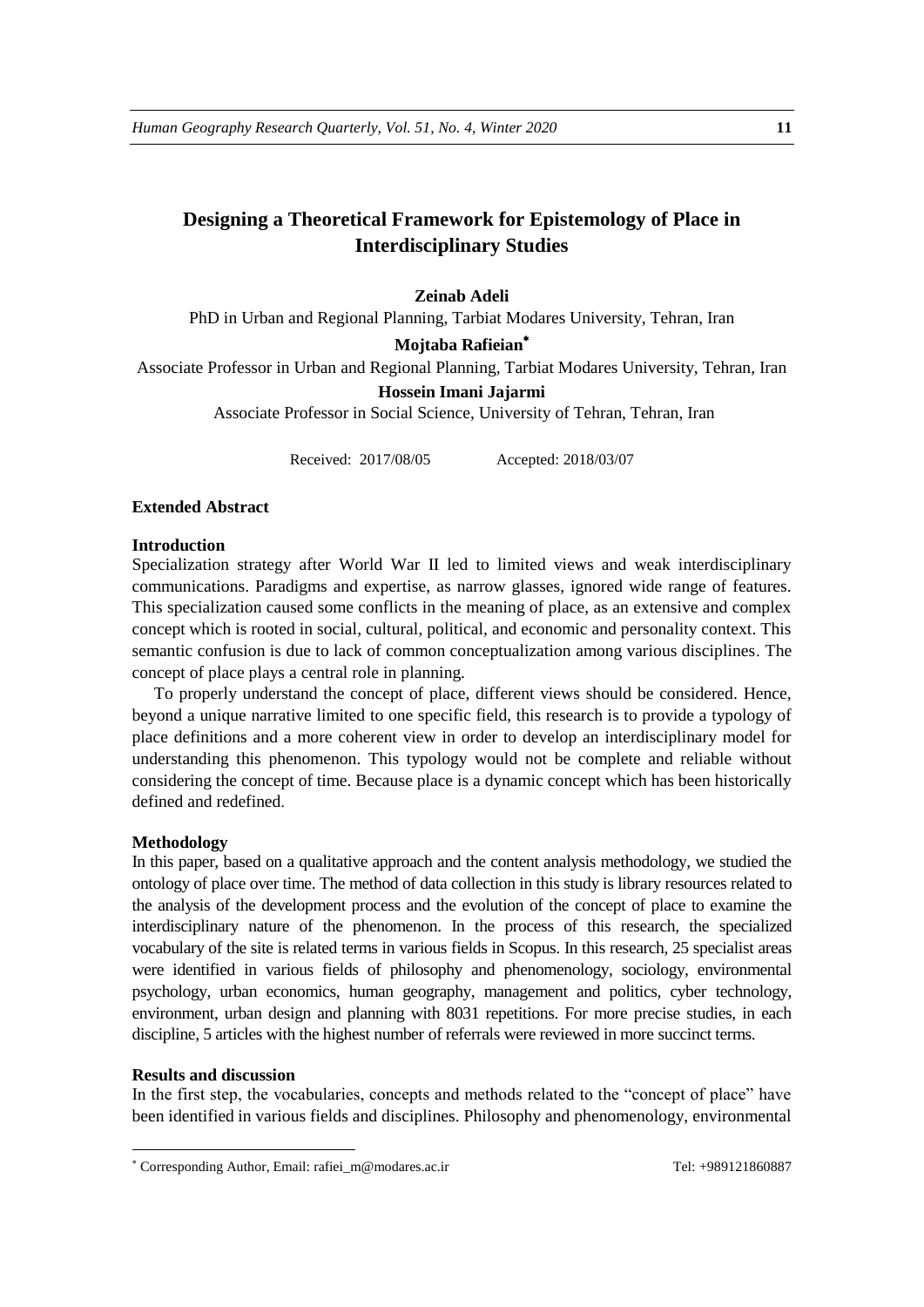psychology, human geography, sociology, urban economics, management and policy - making, cyber technology, urban design and urban planning have their own terms and definitions for the creation of place. Researches indicate that the most useful term in place studies is related to the concept of "sense of place" with a total of 2668 repetitions, followed by the concept of "place making" and its derivative compounds with a total of 1,279 repetitions. However, the term "place making" has also the greatest effect on composite concepts. In the second step, the concepts and definitions were categorized to four "types": place as a set of visual signs, place as a product (the dominant approach before the 1960s), place as a process (the dominant approach between 1960s-1990s) and places as meaning (the dominant approach after 1990s).

In "place as a set of visual signs" approach, urban designers and architects have developed various ways to represent the visual attributes of place. The visual attributes of place are often used as parts of a shared language, which enable designers to differentiate the elements of urban form, for example streets, squares, and buildings. The study of place height, width, depth, proportions, edging, and subdivisions provides a common set of principles for differentiating the visual attributes of place and, in turn, creating "visual excitement". Given the concepts presented by scholars and the thematic characteristics of this type, urban design can be considered as the most important field of study in this category of theories.

Place as product constitutes the second ontological construct of place. This approach to architecture and city planning attempts to develop archetypes as a rational method of place making. At the beginning of the twentieth century, a substantial portion of the tenets of postmodern architecture, New Urbanism, and urban design looked at the past to define spatial typologies that have timeless qualities and can be applied as solutions to contemporary urban problems. The product-oriented approach focuses on tangible aspects of place, shorter rather than longer time spans, and a specific type of clientele rather than the entire community. Given the nature of the methodology and the concepts and vocabulary raised in this approach, urban design, urban planning, environment, technology and technical areas are disciplines that can be considered in this type of theories.

The third aspect of the conception of place (place as process) deals with the transformation of place throughout time. Places transform, grow, decline, and are often redeveloped. These processes, among others, reflect the social and political economic forces affecting place, which in turn transform its image. Urban design, environment, economics, sociology, management, and politics are the most important disciplines in this ontology approach.

Place in the concept addresses how people perceive the built environment and impart meaning to it. Scholars have been intrigued by the ways in which people assign meaning. Viewing "place as meaning" is highly subjective. Cultural geographers, among others, have attempted to interpret the meaning of place by translating the stories of the collective experience and memory of place. Given the range of terms, concepts and methods used in local studies around the meaning of place, disciplines such as urban design, urban planning, philosophy, human geography, and environmental psychology have played the most role in location studies in terms of meaning.

#### **Conclusion**

According to what has been said, the concept of place is a multi-dimensional conceptual term in different disciplines get involved in the formation of this concept. The typology that is found in the concept of place shows a profound change in studying the filed: changing from place-based approaches to meaning-based approaches. In order to achieve a common understanding in the epistemological studies of place, an interdisciplinary model was developed. Interdisciplinary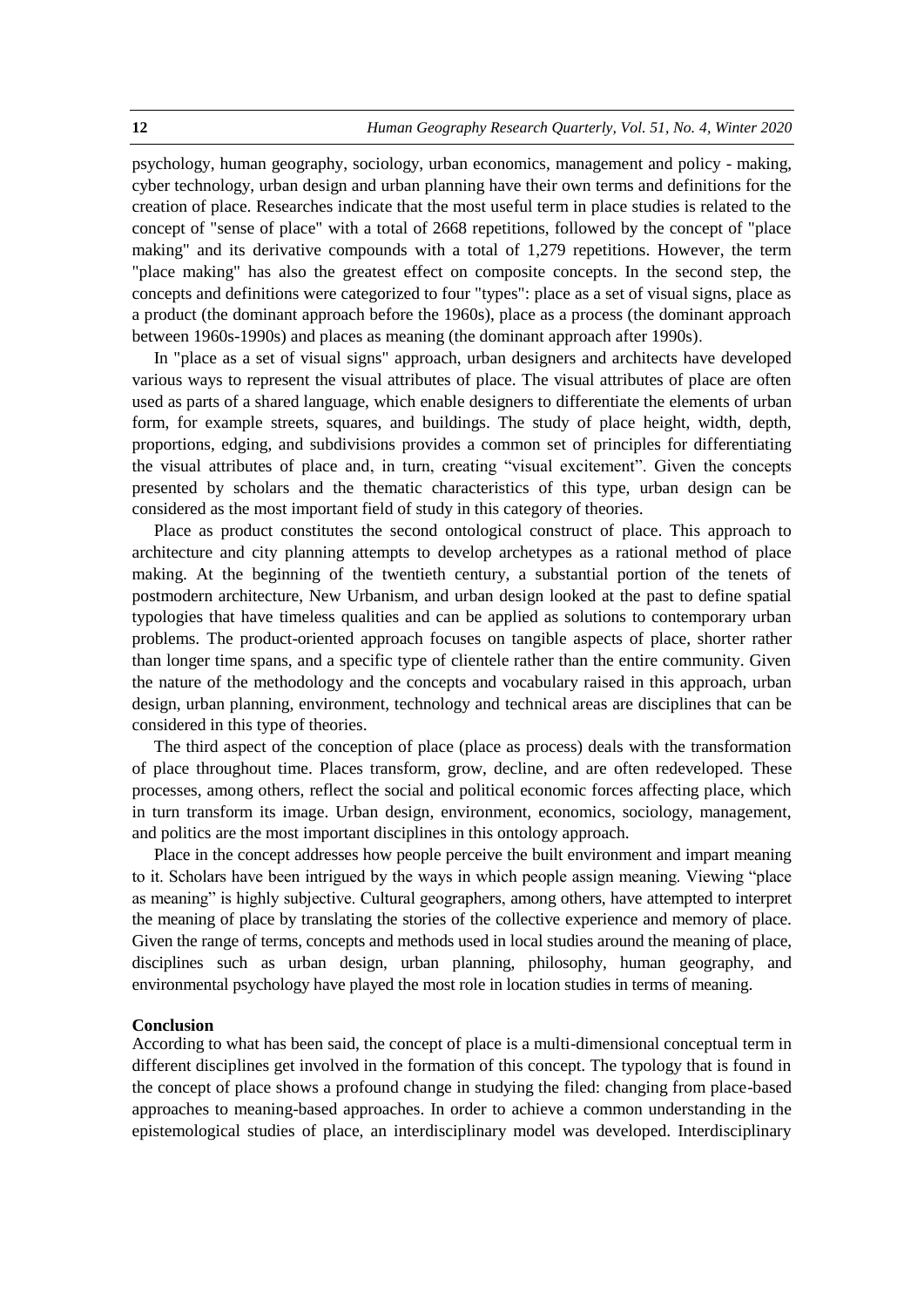nature of urban design and urban planning can be used as an intermediate link between the various disciplines involved in studies of place.

Keywords: place, ontology, typology, interdisciplinary, place meaning.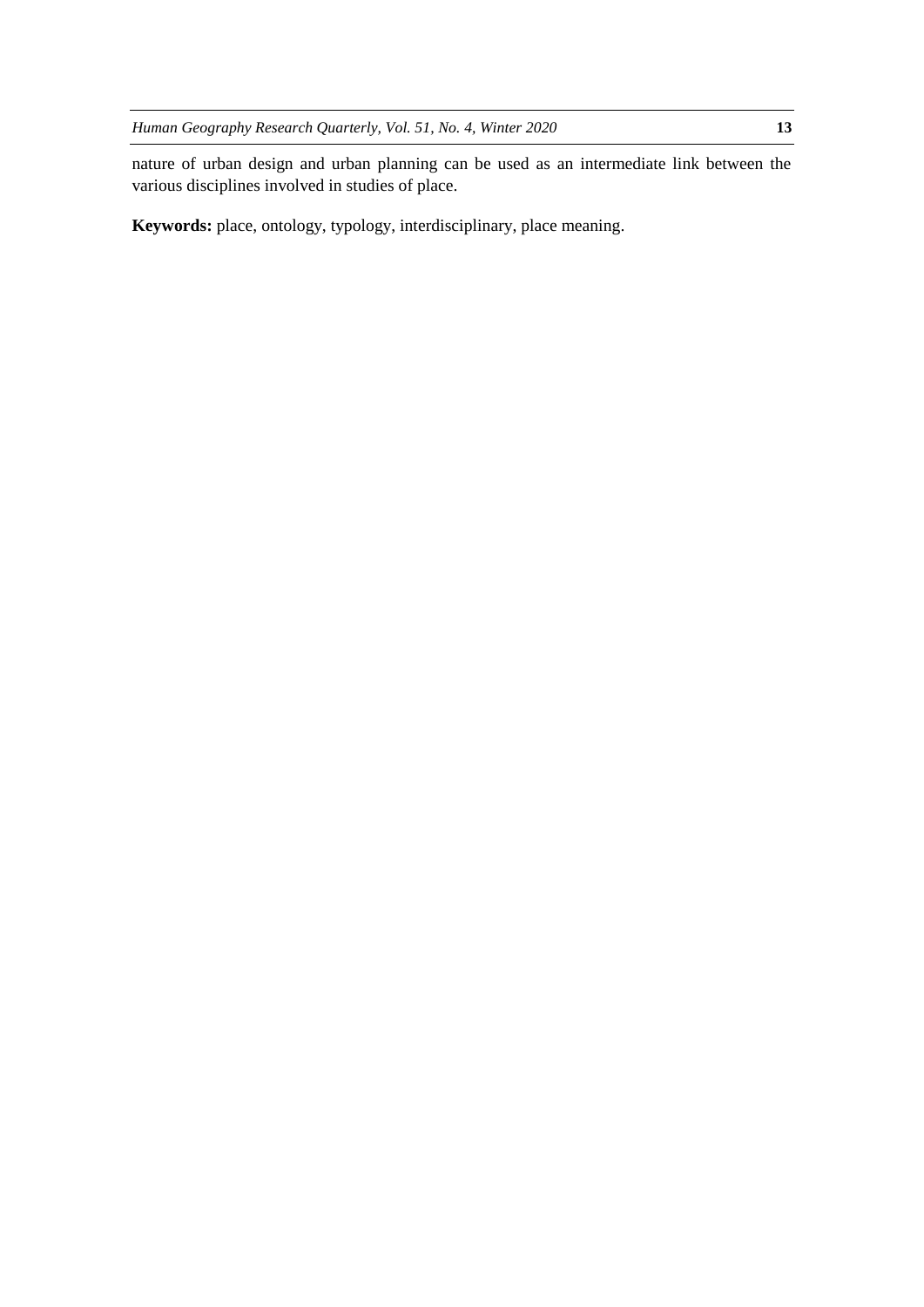# **Effects of Visibility on Presence Patterns in Public Squares (Case Study: Tehran, Narmak District)**

# **Shadi Pakzad**

PhD in Urbanism, Faculty of Art and Architecture, Science and Research Branch, Islamic Azad University, Tehran, Iran

# **Mostafa Behzadfar**

Professor of Architecture and Environmental Design, Iran University of Science and Technology, Tehran, Iran

#### **Hamid Majedi**

Professor of Urban Planning, Science and Research Branch, Islamic Azad University, Tehran, Iran

Received: 2018/02/23 Accepted: 2018/03/11

#### **Extended Abstract**

#### **Introduction**

Widespread use of urban spaces, expresses the efficiency level of urban spatial planning and application of the patterns of space as determinative factors in efficiency of these spaces. The study of relation between spatial configuration and behavior patterns shows that these factors are affected by spatial construction of the surrounding area and the visual domain arising from space configuration. The efficiency of urban spaces is affected by the two factors of desirability of space, and supporting user's activities by visual properties.

This study focuses on finding the relation between visual properties of spatial configuration and the quality of static presence. This relation is evaluated by using the data from observation of natural flow of pedestrian movement, level of accessibility, and level of legibility in Narmak district, Tehran. After the comparative study of well-known urban plazas in the area and choosing Nabovat plaza as the main case study, this research examined the relation between spatial configuration properties (connectivity, visual integration, visual entropy, visual control and visual controllability), and the quality of static presence in space. Achieving this objective, this study emphasizes on synchrony of observation and comparison the results by using observation techniques, recording behavior patterns and visual analysis in space syntax using DepthMap software. The results indicate that there is a direct relation between visual control and visual controllability and the patterns of static presence at the central part of the plaza. Finding common areas between physical aspects of environmental design and social aspects of human interactions has many complexities. This research focuses on studying user's behaviors and the visual configuration of space in a case study. In order to understand behaviors in association with urban form elements, it is necessary to use minimal scale including "sight and moving" directions. This study is based on this issue that the complexity of space can be studied by checking static behaviors arising from the motive of attendance, their visual perceptions and also social interactions. It seems possible to achieve an understanding of interaction between

<u>.</u>

Corresponding Author, Email: behzadfr@iust.ac.ir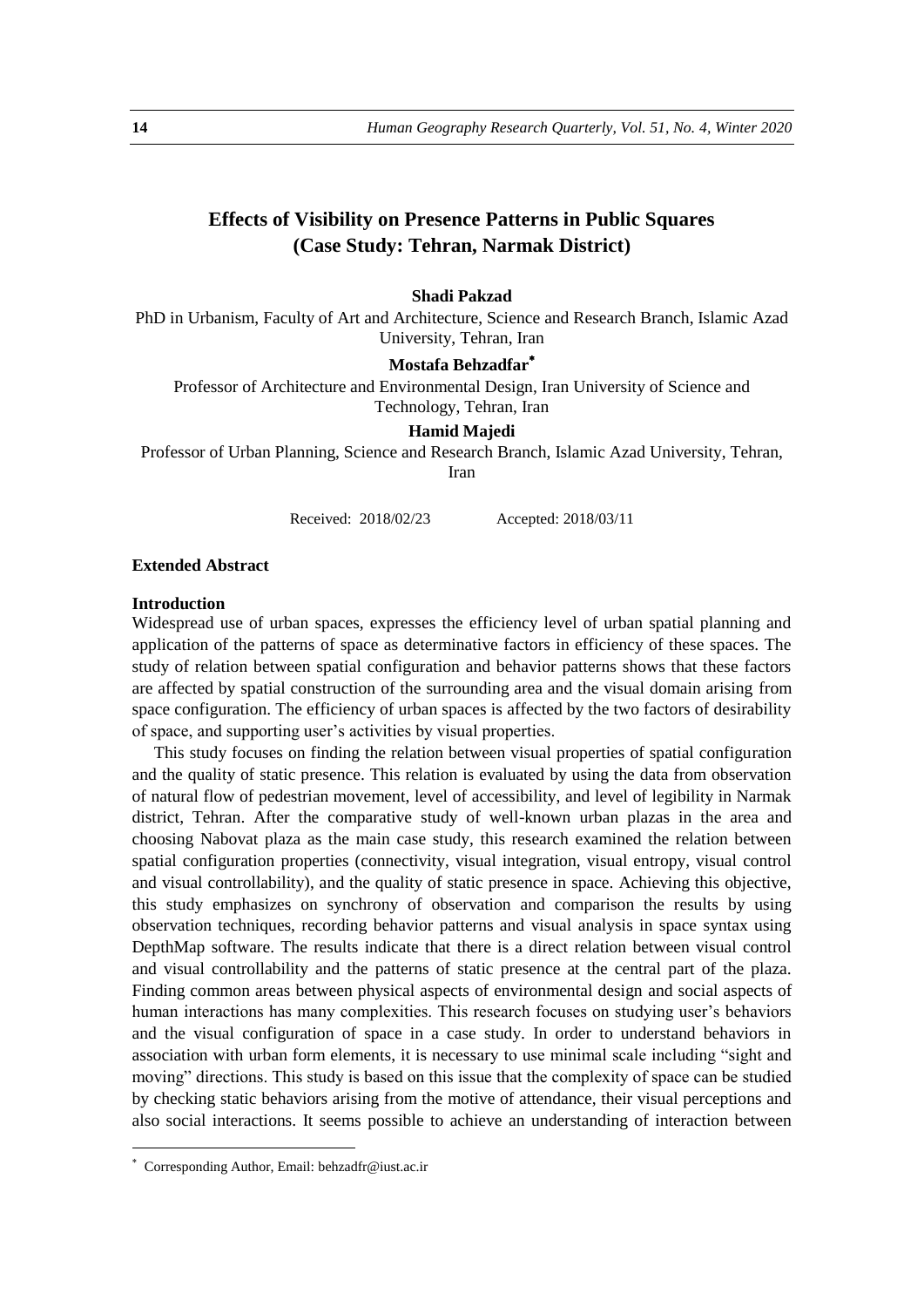effective factors in the state of user's behavior and its relation with the visibility in the field of space configuration, by investigating the patterns of behaviors in minimal scale of environment.

#### **Methodology**

This research is a practical study with combined (qualitative and quantitative) methods and a post-positivist approach. In theoretical basis, this study has a qualitative approach and in the practical application, it has been assigned to the study of an objective case of people presence in public space and its relation with configurational qualities of space in combined approach. According to behavioral dimensions and space configuration, observation techniques are used to collect required data about "static and moving patterns" of users, and space syntax technique is used for analyzing the configuration features. Then, the data collected from surveying space using patterns and configuration features is analyzed by two-variable correlation analysis.

## **Results and discussion**

In this study, there are four public spaces investigated that are all located in Narmak district in Tehran. The level of arrival and departure of pedestrians is calculated using the gate technique in a typical daily life (12 hours' period), and shows that the most pedestrian flow is estimated at Resalat sq. and then at Nabovat sq., 100th sq. and Helal-e-Ahmar sq.

In order to evaluate spatial configuration of these squares, the main indicators in space syntax technique are investigated and analyzed using DepthMap software. Resalat sq. has the most values of integration (Rn), integration (R3) and global choice, and the less depth, but Nabovat sq. has the most synergy, connectivity and choice (800) indicators that are more important to investigate the quality of pedestrian presence in space. So Nabovat sq. is more appropriate to be observed in details.

The next observations show that 6.pm to 8.pm is the most crowded time period at nabovat sq. (8000 P.P.H arrival and 7000 P.P.H departure). Static and dynamic behaviors also are observed at this period of time and the results are registered in maps in order to identify places preferred by users for static behaviors such as seating, resting and watching others.

In order to analyze the visual configuration of Nabovat sq. indicators such as "visual integration", "connectivity", "atrophy", "visual control" and "visual controllability", are analyzed by a visual graph map in 150m radius from center of square and in 1 meter pixels in DepthMap. because of differences between the margin (dominating dynamic activities) and the middle of the space (static activities), the investigation has been done more detailed in the middle of the square that is divided into six subspaces (A-F) are analyzed to raise accuracy, and eventually using Pearson Correlation Coefficient the relation between these activities and spatial configuration properties.

#### **Conclusion**

In the field of voluntary presence in public space, the users can be significantly affected by each other. Generally in selected activities, it is a rule that users join others, where people are gathering and disperse from where people are dispersing. Studying urban spaces needs full attention to the all different aspects forming the space to achieve a deep understanding of using patterns. In this study two different aspect of public space (patterns of use and spatial configuration indicators), are studied trying to explain the relation between them. studying the level and the quality of people static presence and being them affected by spatial configuration, shows that visual Possibilities has a dominant role in shaping static behaviors of users.

The results of this study indicates that in urban space fields of study, Researchers can use methods of analysis in behavioral patterns and also space syntax as an effective technique in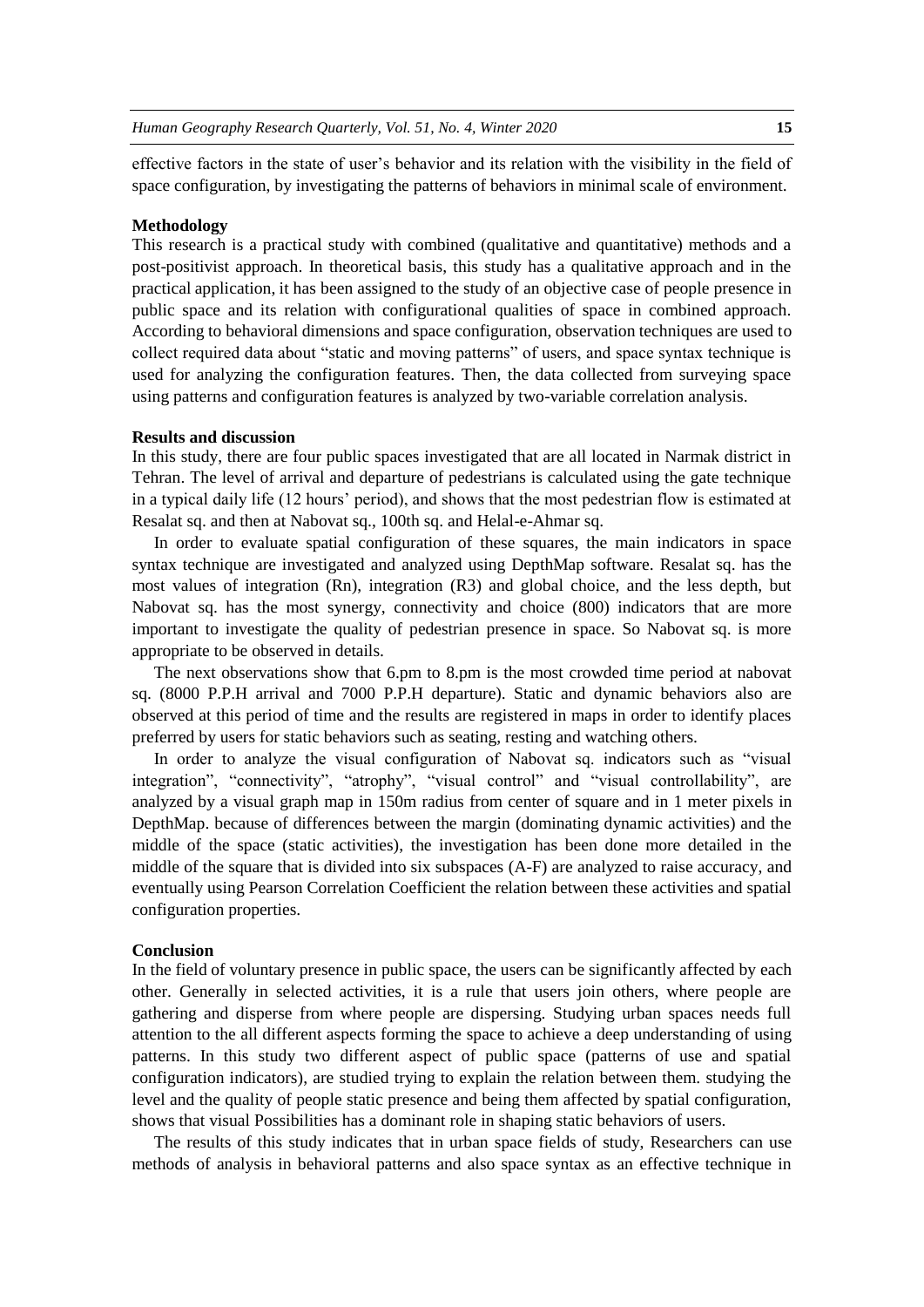**16** *Human Geography Research Quarterly, Vol. 51, No. 4, Winter 2020*

studying geometric features of build environment and its influence on the patterns of use. And realizing the relation between patterns of use and spatial configuration of space can be raised as an effective issue in decision making and urban policies.

**Keywords:** Configuration, Space Syntax, Visual Graph, behavior patterns, Nabovat Square.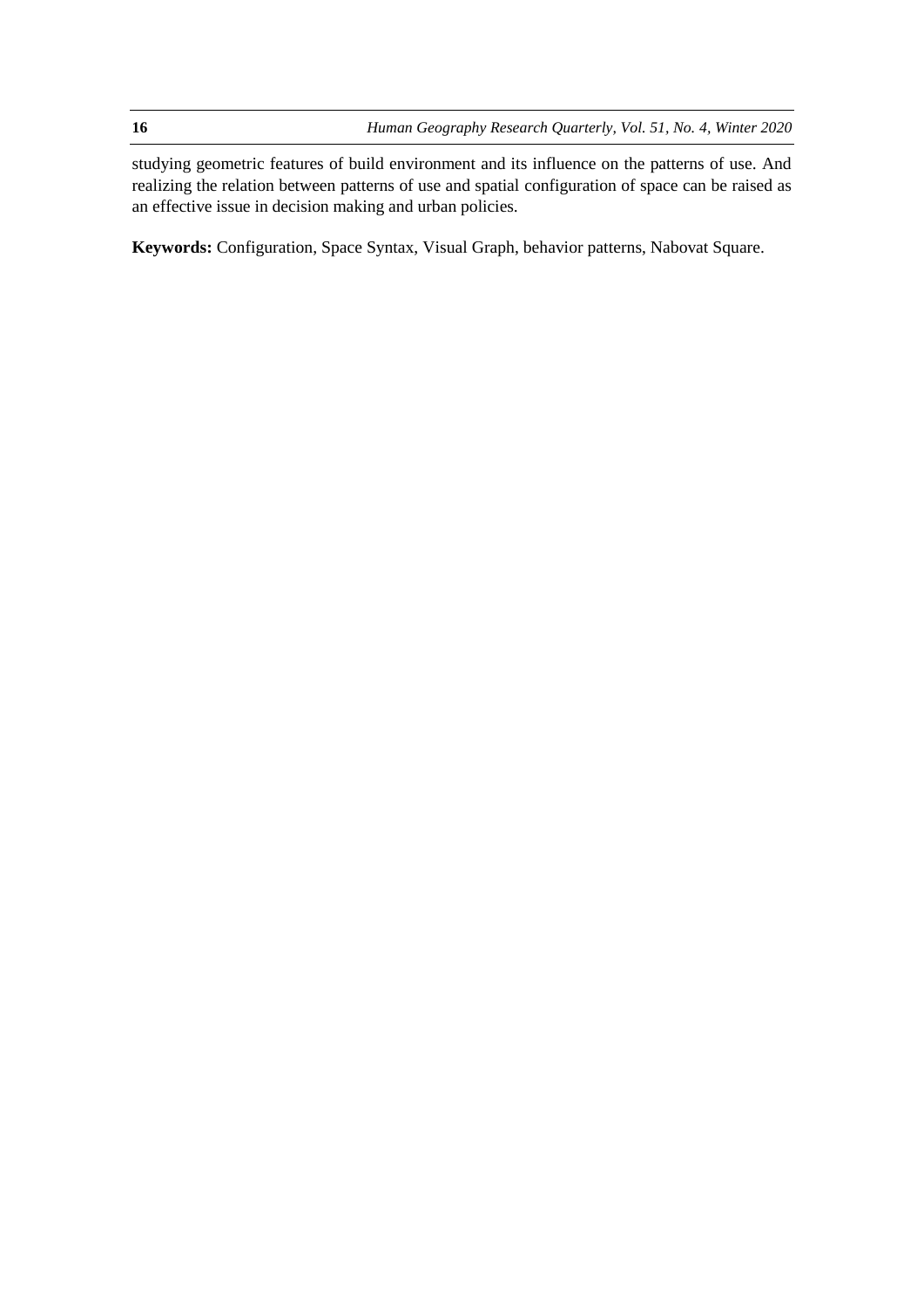# **Explaining the Local Model of the City Cluster Development (CCD) in the West Districts of Tehran Province**

# **Soodeh Sadat Tabataba'i**

PhD Student in Urban Planning, Faculty of Engineering, North Tehran Branch, Islamic Azad University, Tehran, Iran

#### **Zahra Sadat Saeedeh Zarabadi**

Associate Professor of Urban Planning, Faculty of Civil, Architecture and Arts, Science and Research Unit, Islamic Azad University, Tehran, Iran

# **Yousefali Ziari**

Associate Professor of urban planning, Faculty of Arts and Islamic Sciences, Tehran University, Islamic Azad University, Tehran, Iran

#### **Hamid Majedi**

Professor of Urban Development, Faculty of Civil, Architecture and Arts, Science and Research Unit, Islamic Azad University, Tehran, Iran

Received: 2018/02/02 Accepted: 2018/04/03

#### **Extended abstract**

## **Introduction**

1

Today, regions face major challenges in various fields, so planning for them is important and inevitable. City cluster development is an urban-led approach that was proposed for achieving sustainable economic and social development in the regions. This approach utilizes eight key factors for identifying homogeneous urban centers for providing a joint development plan in the regions. The approach of CCD is a process of economic and social development which built-up a number of human settlements that linked together. CCD responds to the new patterns of urban growth, which are shifting from mono-centric to polycentric. Experiences show that at least eight key factors need to be assessed to determine whether or not to use CCD as an instrument for urban-led, inclusive economic and social development.

Many of the key factors of the precedure are closely related. Therefore, efforts to achieve economic and social development through the CCD require a full understanding of various economic, social, institutional and technological resources. Therefore, the present study investigates the history of urban clusters and its relation with regional development.

In urban and regional planning, the emergence of city clusters is linked to the concept of an "urban field," which is composed of the economic and social influences emanating from a particular city. The present study, given the concept of urban field in different period times, investigates the dimensions and effective components of its recognition in five patterns. According to the study, four factors of the main approach will be considered in identifying urban clusters and the rest in planning time.

Corresponding Author, Email: zarabadi.s@gmail.com Tel: +989121078853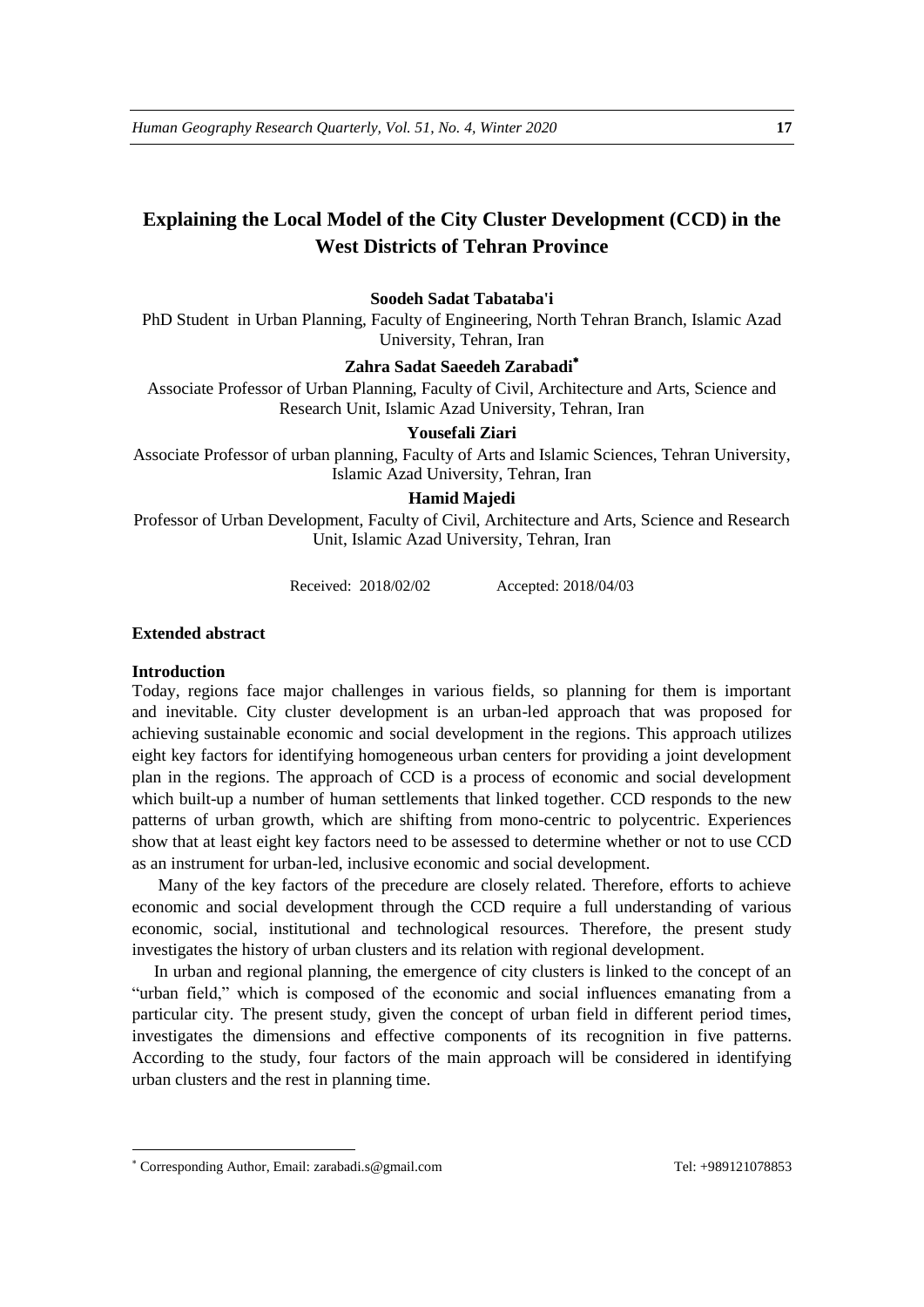#### **Methodolog y**

An analysis of this approach is carried out at two levels:

1. The regional dimension includes the desired Districts. This section identifies which cities can be located in each cluster in terms of performance and activity.

2. The local dimension that includes the cities located in each cluster and their characteristics in four dimensions (demographic, social, economic and physical).

To analyze the alternatives of this research, Cluster Analysis approach has been used at the regional level and the PROMETHEE technique in local level.

#### **Results and discussion**

The analysis of the results shows that the two main groups are within the scope of the study. The cluster one consists of Shahriar, Malard and Rabat-Karim Districts. According to the survey, the cities of this area have a good elevation, slope and climate, but only Baghestan and Ferdosiye have a suitable soil for agricultural activities; though there are some agricultural activities in some of these cluster cities like Shahriar and Malard. Furthermore, substantial industry activity is in some cluster cities (like Mallard). The proper activity for this area is agriculture and industry

Cluster number 2 covering the districts of Islamshahr, Qods and Baharestan, which have a geographical distance from each other. This cluster includes Islamshahr, Chahardangeh, and other cities. The cities of this cluster have a good elevation, slope and climate, but they have no fertile soil. Therefore, the proper activity for this area is industry and services.

The second matrix is based on the cities located in each cluster and they are ranked using Visual PROMHETEE software. This ranking takes into account two other important factors in regional planning, human and space. Mallard and Rabat Karim, ranked  $2<sup>nd</sup>$  and  $3<sup>rd</sup>$ , are in competition with the central city. Ranking of the second cluster shows that Chahar-Dange, Ghods and Islamshahr cities ranked one to three. Thus, the central city of this cluster is Chahar-Dange and Quds and Islam Shahr.

#### **Conclusion**

In this approach (city cluster development), regional development create through interconnected or separate urban areas. The link of urban centers in the form of urban clusters is related to economic and potential activities (from a natural and artistic perspective). If the areas are homogeneous in terms of dimensions and the studied indicators, planning for them will be implemented in the form of a joint development plan. The city centers in the study areas may already have been linked to a network of infrastructures.

The present study examined this issue in part of Tehran province. Tehran province, as one of the most densely populated provinces of the country due to the establishment of the capital (Tehran city), has undergone many changes. The most important of these changes are the abstraction of Karaj and its subordinate cities, the emergence of Pardis, Ghods, Baharestan, and other cities into independent districts, the formation of new urban centers can create rural areas and new cities.

Therefore, by the city cluster development approach with considering porter diamond model and effective factors in determining urban-fields, the administrative-political divisions analyzed and evaluated in the part of Tehran province. The results of the analysis show that the study areas have a coordinate activity and can be divided into separate areas and cannot lead to coordinated development.

**Keywords:** Regional planning, city cluster development, urban fields, cluster analysis, PROMETHEE.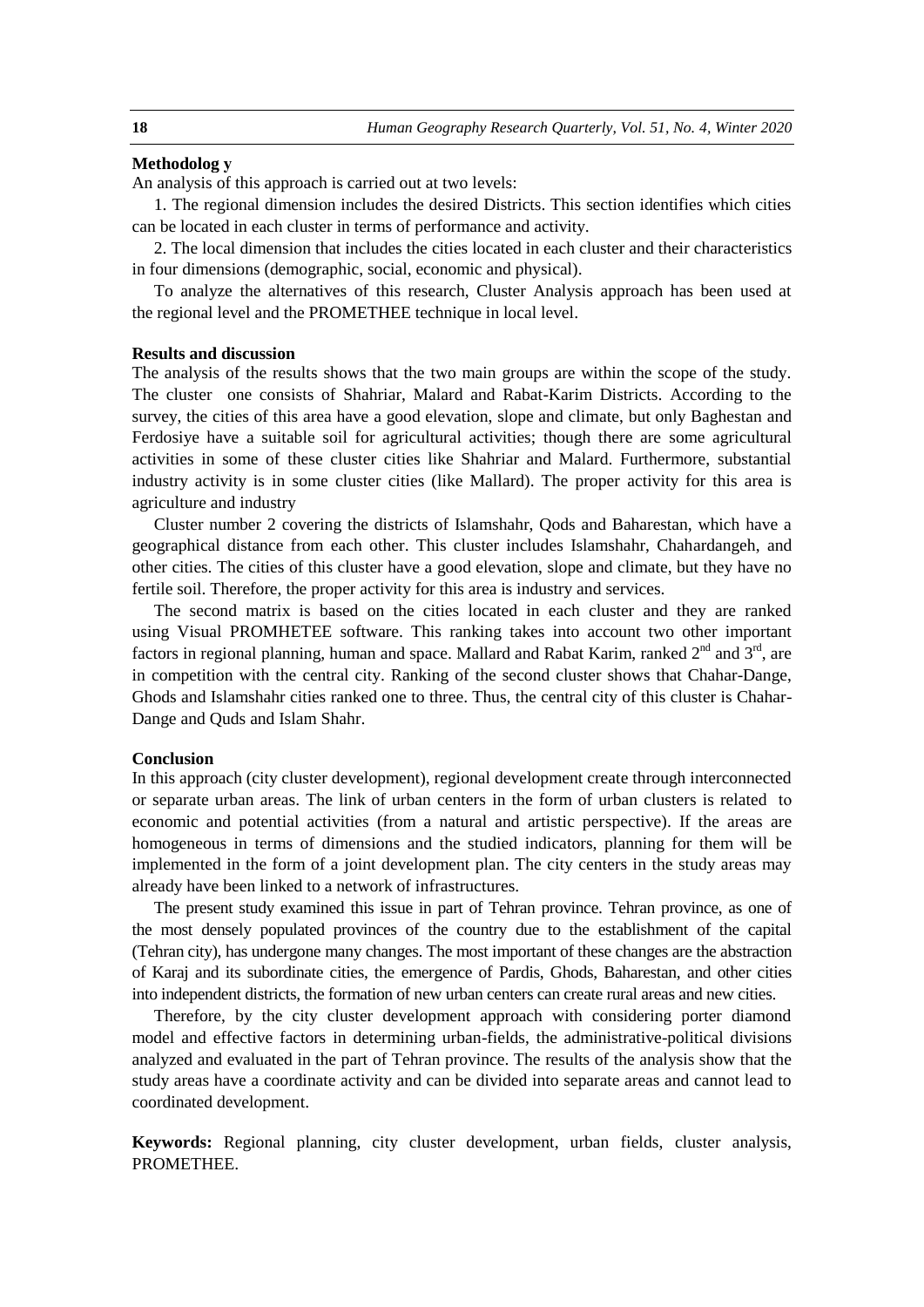# **Investigation on Urban Economic and Social Homogeneous Neighborhoods with the Approach of Using Green Space in Terms of Social Justice (Case Study: Sari)**

**Azam Taiefe Aliakbarkhani** MA in Urban Planning, Payame Noor University, Sari, Iran **Reza Lahimian** Assistant Professor of Urban Planning, Payame Noor University, Tehran, Iran **Hasan Ahmadi** Assistant Professor of Urban Planning, Tarbiat Modares University, Tehran, Iran

Received: 2017/10/18 Accepted: 2018/04/15

#### **Extended Abstract**

#### **Introduction**

Nowadays, comparing the urban planning standards to the use of green spaces in different cities of Iran, it is clear that many cities face major shortcomings in this regard. Also inappropriate frequency and lack of fair distribution have caused problems for people such as uneasy access. The objective of this study was to investigate urban socio-economic homogeneous neighborhoods to emphasize the fair use of green spaces. Measurement of green space at the neighborhood level is very important, because neighborhoods are in the primary level for action on green space strategies. Neighborhood means closeness and connectivity can be defined as the domain of homogeneous characteristics. Green space inequality can ease environmental health inequalities. Thus, identifying vulnerable neighborhoods and demographic groups plays an important role in epidemiologic research and healthy urban planning. Therefore, in this study, the level of green space in the social and economic homogeneous neighborhoods of the city is investigated, and the currently existing inequalities are explained. Therefore, the main questions of the research that are taken into consideration are as follows:

1. What is the per capita position of the green space in the neighborhoods?

2. What is the ranking of green spaces in the neighborhoods of Sari in terms of social justice?

#### **Methodology**

1

The present study is an applied research and uses descriptive-analytical method. Data collection is based on documentary and statistical method conducted in the Iranian Green Spaces and Parks Organization and statistical block of Sari Municipality. Analysis of the collected data, determine the indexes and ranking of the options used by hierarchical analysis models. The indicators were screened and calibrated using Delphi technique. To investigate spatial analysis, the weights of the matrices of indices and altars (neighborhoods) along with complicated calculations of TOPSIS model by several software packages.

Corresponding Author, Email: parvintaiefeh@yahoo.com Tel: +989119518436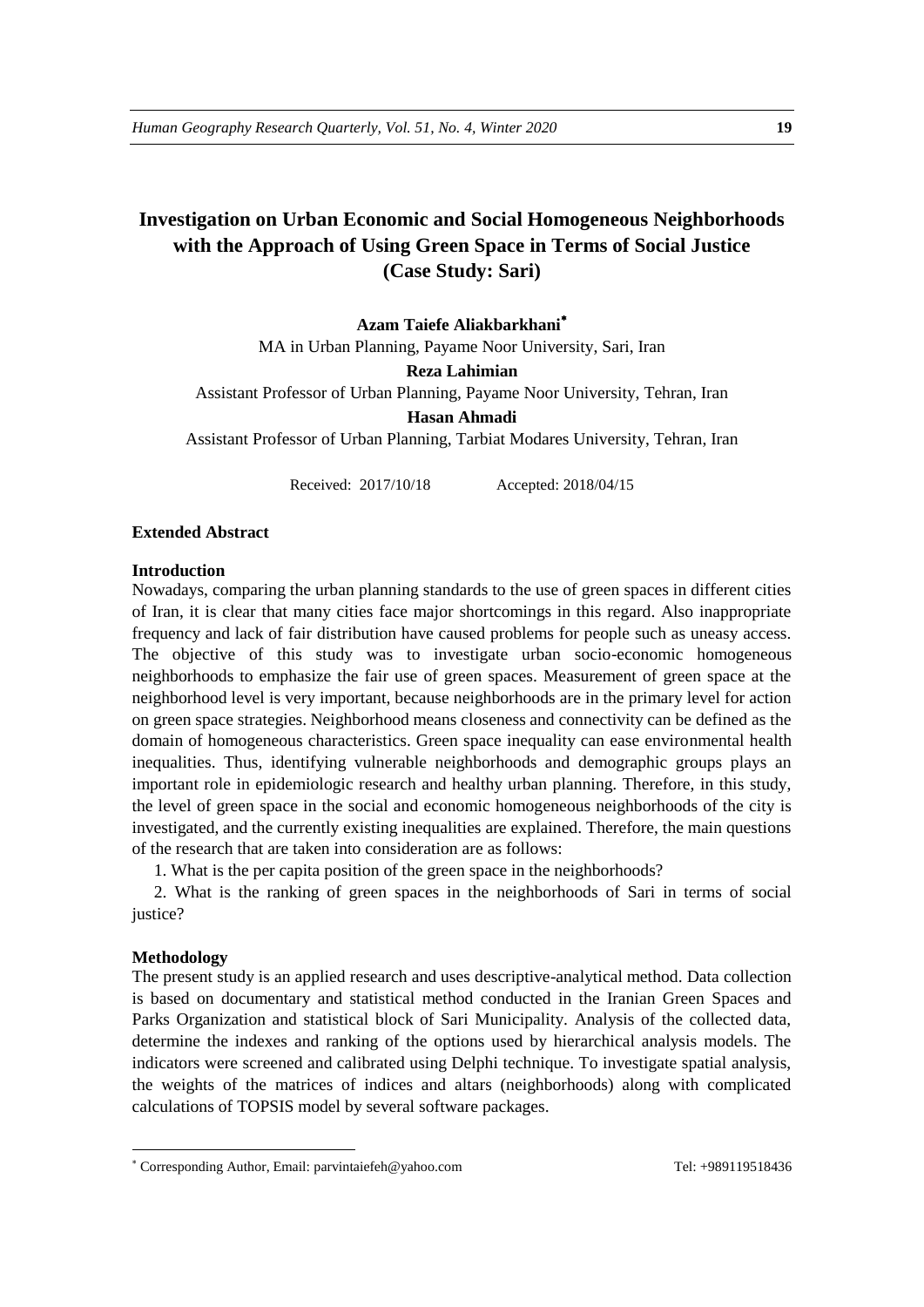#### **Results and discussion**

By the use of Primary Pairwise Comparison Matrix, the final weights are calculated by the AHP model with the EXPERT CHOICE software to participate in the process of forming the matrix of the Topsis model. Using Delphi method in two stages, the experts of the municipality as well as the experts of Green Spaces Organization Sari, seven indicators were selected among several suggested indicators. In the review and study of the green spaces of Sari, the findings show that there is a more scientific definition of green space. In fact, we have two functional green spaces in the city, a biological green space (BGS) that includes ventilation and oxygen supply, aesthetic, psychological and environmental dimensions. This is called a Green Social Space (GSS) that includes green space equipped and a temporary residence for leisure and recreation. Seven justification indicators and inclusion of green space in the neighborhood are as follows:

1. Total per capita green space, 2. per capita of parks and squares (per capita of green social space), 3. features and facilities, 4. vitality and social happiness, 5. social security, 6. social participation and 7-distribution of green space (social) based on population.

Among the existing spaces, public spaces and social spaces (parks and fields) have 1,045 m2 green spaces per capita. The boulevards, green triangular patches and other green spaces have a per capita of 6.22 m2 per person. According to findings and evaluation of research in terms of facilities, there is one appropriate park in Bakhsh Hasht neighborhood with almost complete facilities and spaces. There are also two smaller parks with the appropriate green space for the neighborhood population and relatively with suitable facilities. Then, neighborhoods Jaame Jam and the Imam Zadeh Abbas Jonubi have the most favorable conditions among the other parks of the neighborhoods. Based on Social Security Indexes and social participation along with field observations and experts' ranking, sixbest neighborhoods are including: Mirzamani-pyvandi, Bakhsh Hasht, Jaame Jam, Tabaristan, Baft vije, and Moalem jonubi. The most desirable amounts of vitality in neighborhoods belong to the six pre-existing neighborhoods. Finally, in terms of the distribution of green spaces, Bakhsh Hasht was recognized as the most desirable neighborhood. By the use of the TOPSIS process, this study ranked the social homogeneous neighborhoods in terms of fair enjoyment of green space. It was arranged based on this algorithm, a matrix of variables and indexes. By performing calculations of the middle matrices of the model, we finally mapped the Euclidean distance of each positive and negative variant with the following formula.

$$
d_i^+ = \sqrt{\sum_{j=1}^n (V_{ij} - V_j^+)^2}
$$

$$
d_i^- = \sqrt{\sum_{j=1}^n (V_{ij} - V_j^-)^2}
$$

$$
CL_i^* = \frac{d_i^-}{d_i^- + d_i^+}
$$

#### **Conclusion**

In this article neighborhoods are divided into two types of physical and social-economic homogeneity in terms of the social justice. On this basis, the foundations of the formation of neighborhoods were noticed by socio-economic bases. In this research, green space is divided into two types of social green spaces with social function and biological green spaces. They have environmental function as a ventilation and refreshment of the urban space of Sari.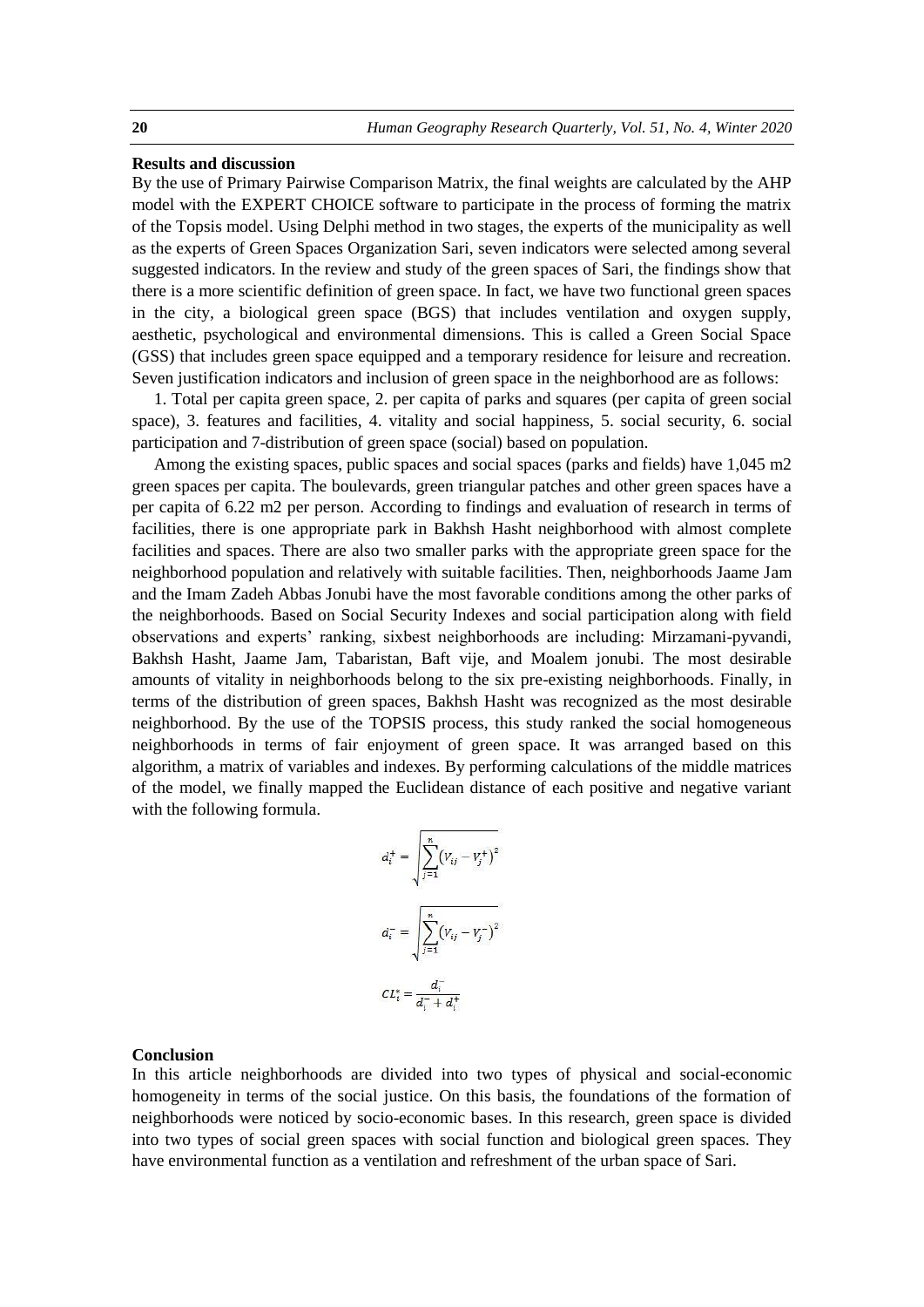Social justice in neighborhoods of Sari was measured based on the most important indicators of green space. According to the achieved results, the most enjoyable homogeneous neighborhoods in Sari city are Bakhsh Hasht, Nehzat-Jaame Jam, Imam Zadeh Abbas Jonubi and Peyvandi-Mirzamani. In general, all neighborhoods of Sari have inadequate green space and unsanctioned in the green community, even in neighborhoods with more favorable socioeconomic bases, the situation is far from the ideal.

**Keywords:** Homogeneous neighborhoods, enjoyment, green space, social justice, Sari city.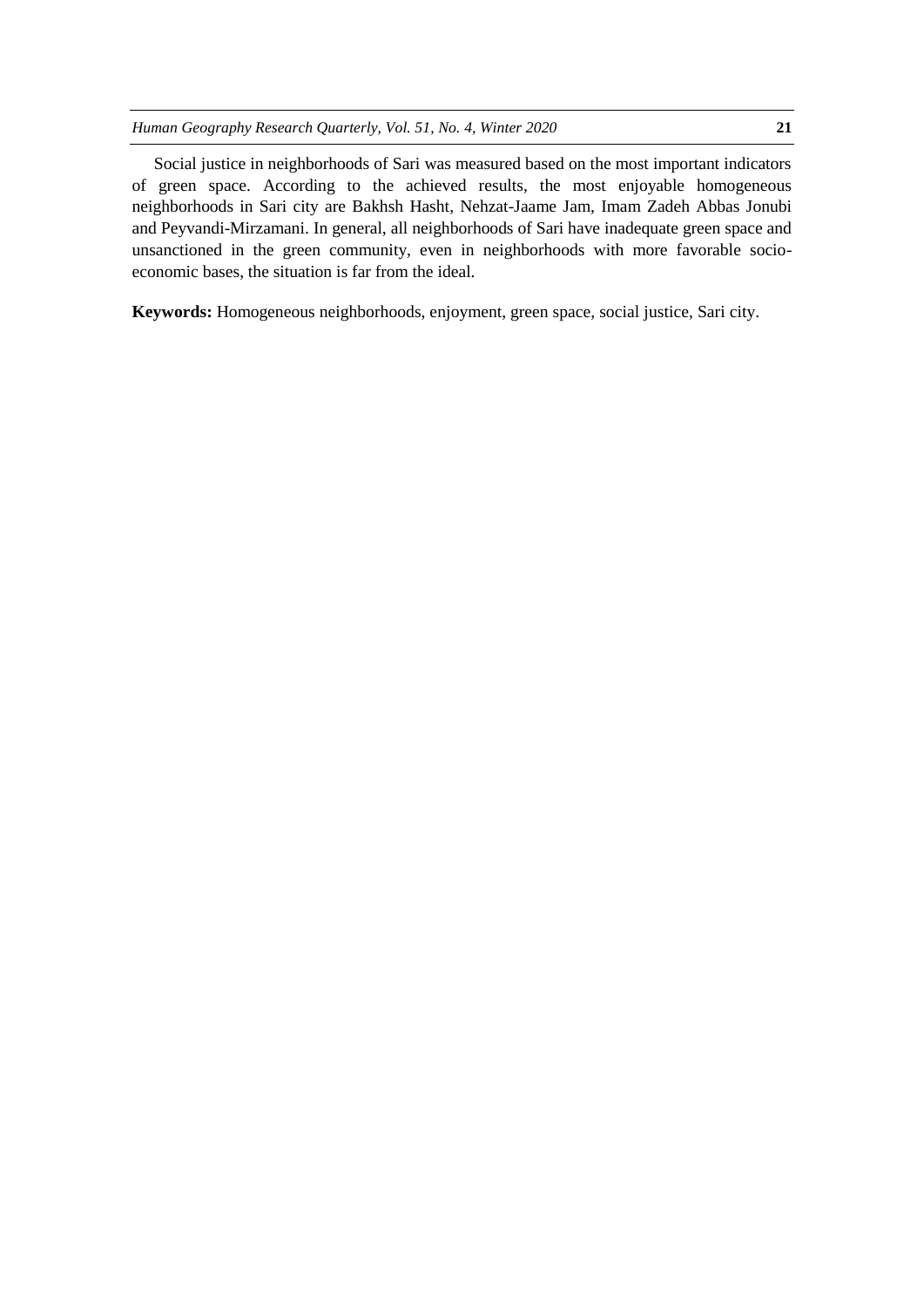# **Evaluation of Multidimensional Poverty (Capability) in Rural Areas of Hamadan County by Using Alkire and Foster Methods**

# **Hassan Afrakhteh**

Professor of Geography and Rural Planning, Kharazmi University, Tehran, Iran

**Hamid Jalialian**

Associate Profesor of Geography and Rural Planning, Kharazmi University, Tehran, Iran

**Asghar Tahmasebi**

Assistant Profesor of Geography and Rural Planning, Kharazmi University, Tehran, Iran

**Maryam Armand**

PhD Student in Geography and Rural Planning, Kharazmi University, Tehran, Iran

Received: 2017/07/11 Accepted: 2018/04/16

#### **Extended Abstract**

#### **Introduction**

Poverty reduction as the first goal of Millennium Development Goals (MDGs) is now the greatest global challenge. The main and central approach in the most economic analysis, from classical economics to development economics is income-based approach. The failure of many development programs which are focused on poverty and inequality is due to serious deficiencies in limited and instrumental traditional perspective, which is income – focused (revenue – centric). In fact, since human being has a multi - dimensional nature and he should meet his different needs to provide an appropriate life, a one-dimensional look at income as a benchmark for prosperity is not a good indicator of poverty studies and it should be completed with other indicators such as housing, education, health, employment, social security, access to public facilities and etc. In this regard, capability approach to the phenomenon of poverty has different indicators including Multidimensional Poverty Index (MPI). They are explained to measure the extent and severity of poverty. In fact, the goal of capability approach and Multidimensional Poverty Index (MPI) is to identify the weakness of the basic facilities for individuals.

#### **Methodology**

1

The purpose of this study is to estimate Multidimensional Poverty Index (MPI) using Alkire and Foster (AF) method. The studied population is rural households which are living in rural areas of Hamadan County ( $N = 27695$ ). In the first stage, to obtain a homogenous sample, using numerical taxonomic analysis (NTA) and based on the census data of 2011, the villages of Hamadan City ( $N = 100$ ) in terms of developmental level and according to 55 sub – indicators were classified into three levels. In the next step, using Cochran's formula, the sample size were obtained 855 households, which according to a multi – stage stratified sampling method, the sampling was done from each level given the population of selected villages.

The steps of measuring multi – dimensional poverty can be summarized as follows:  $(1)$ 

<sup>\*</sup> Corresponding Author, Email: maryam.armand@yahoo.com Tel: +989183172670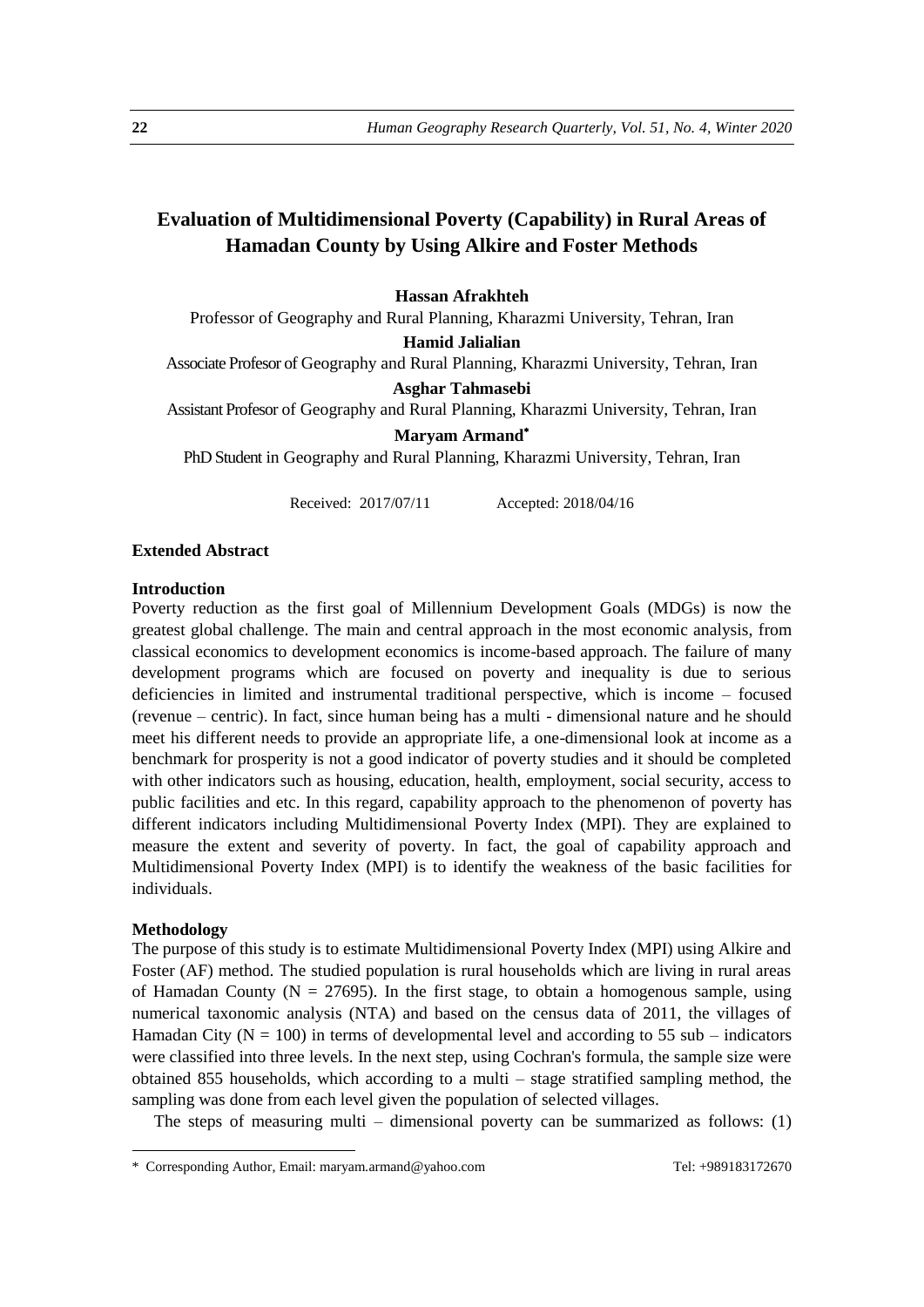selection of poverty analysis unit, (2) choosing the dimensions of poverty and indicators of each dimension, (3) choosing the threshold of deprivation of indicators and evaluation of the level of deprivation of each family per each indicator, (4) measuring the combined poverty index (the weighted average of each household's deprivation), selecting the second threshold of poverty and identifying the poor. In this study, the household is the unit of poverty analysis and the head of household is considered as a household representative.

To select dimensions from Human Development Report of the United Nations Development Program (UNDP), research background and experts' opinions have been used and, finally, 22 indices in the form of 5 dimensions were used to measure multi – dimensional poverty. In order to select the threshold of deprivation, the weighting of indicators was conducted using the Analytical Hierarchy Process (AHP) method, as a weighting method based on the opinions of experts  $(n = 30)$ . In this study, Expert Choice software was used for this purpose and Excel and Stata were used for data processing.

#### **Results and discussion**

Based on the obtained results, the extent of poverty is 49.01%, Intensity of Poverty is 43.75% and the rate of multi-dimensional poverty index (MPI). This can be the product of these two values; it is 21.44% in rural areas of Hamadan. Indicators of income, nutrition, retirement insurance benefits and Employment status have the highest share in Multidimensional Poverty Index (MPI), respectively.

The study of the ratio of censored census in each indicator shows that the indicators of having access to the internet, travel facilities, retirement insurance benefit, and income have the highest value in this parameter. This indicates that deprived people in each of these indicators have the largest number of multi – dimensional poor persons.

The findings show that the value of the Multidimensional Poverty Index (MPI) in the less developed, developing, and developed rural areas has a downward trend. Comparing the extent and severity of poverty in these three regions shows that there is a significant difference in the extent of poverty. In terms of the severity of poverty, despite a downtrend, there is no significant difference. In the next step, multidimensional poverty index was estimated separately in the villages. According to the results, the villages of Sheverin (13.73%), Amzajerd (15.46%) and Boyukabad (16.07%) were the lowest and the villages of Shirabad (41.80%), Aq-Dash (38.35%) and Aliabad Aq-Hesar (36.10%) have the highest amount of multidimensional poverty. Finally, using hierarchical cluster analysis (Ward method), the studied villages were classified into three clusters and the results were mapped using GIS software.

#### **Conclusion**

In this study, using the Alkire and Foster method can consider 4 dimensions and 19 indicators; the multi-dimensional poverty index was calculated in rural areas of Hamadan. Based on the obtained results, indicators of income, nutrition, retirement insurance benefits and Employment status have the highest share in Multidimensional Poverty Index (MPI), respectively.

In terms of employment and reducing income poverty, diversifying income sources and jobs in rural areas and provision of facilities, advertising and extensive training in order to accept insurance of agricultural products, and paying more attention to agricultural promotion systems to small-scale farming, in order to increase productivity and maintain income; and to reduce poverty, to provide mothers with adequate education through health centers to pay attention to a complete and healthy diet, and due to population aging and migration of young people from rural areas, the need for serious cultural development in the field of retirement insurance, in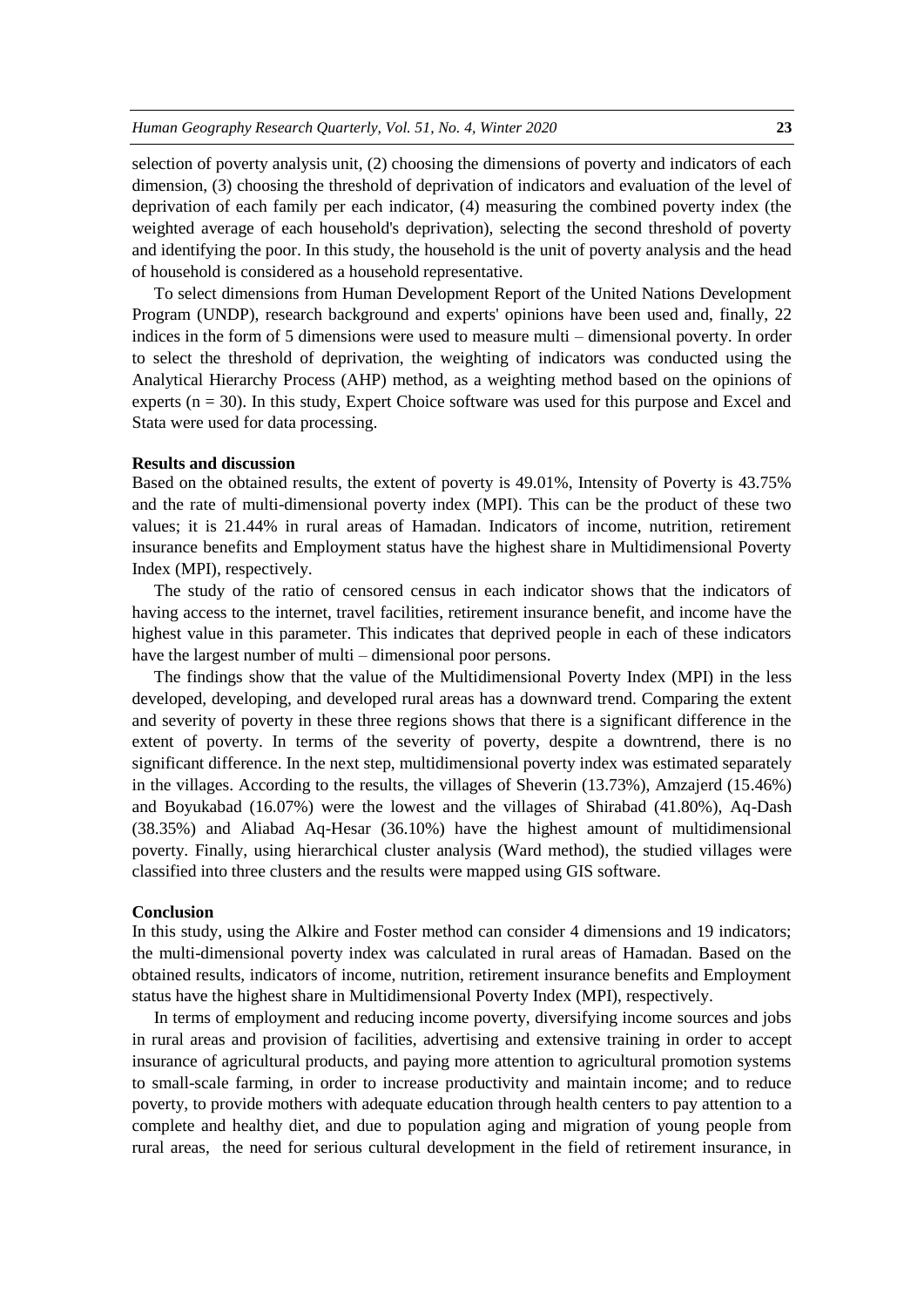rural areas is recommended for the process.

According to the obtained results, given the geographical location of the studied villages, the poverty rate in the villages located in the plain is less than those of the villages located in the mountain, valleys or hills, which is due to having better biological and living, the possibility of attracting more population and consequently, increasing of amenities. Therefore, creation of regional equilibrium by balancing public, social, cultural and educational facilities in rural areas is proposed considerother features of villages with mountainous conditions, such as pleasant weather and rural texture in the direction of develop the tourism industry.

**Keywords:** Multidimensional Poverty, Alkire and Foster Method, Capability Approach, Rural Areas, Hamadan County.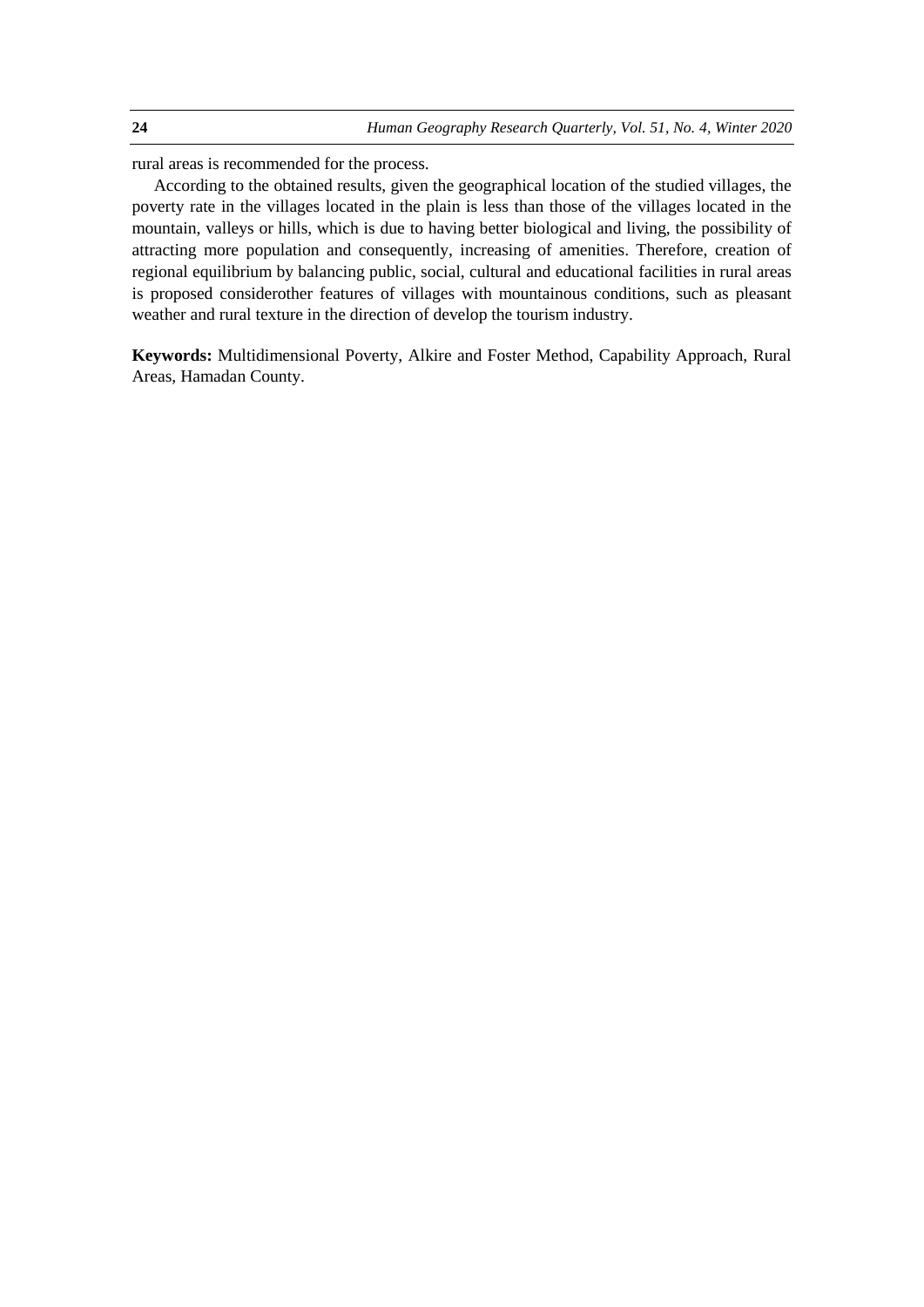# **Enhancing Tehran Resilience against Natural Hazards with Emphasis on Earthquake (Case Study: 12th District of Tehran Municipality)**

# **Farrokh Namjooyan**

PhD Student in Geography and Urban Planning, Science and Research Branch, Islamic Azad University, Tehran, Iran

#### **Mohammad Taghi Razavian**

Professor of Geography and Urban Planning, Shahid Beheshti University Tehran, Iran

#### **Rahim Sarvar**

Professor, Department of Geography and Urban Planning, Science and Research Branch, Islamic Azad University, Tehran, Iran

Received: 2017/11/21 Accepted: 2018/05/21

#### **Extended abstract**

#### **Introduction**

1

Natural phenomena such as the earthquake have always existed and modern humans, despite the remarkable advances in technology, could not prevent them from happening. The earthquake has always been regarded as a threat to human life, and despite the fact that it does not exclude non-urban areas, and these regions suffer a lot of financial and human losses, cities, because of the accumulation of capital and high population density, as well as due to their widespread damage is more than other human settlements. What causes fatalities and injuries is human nonstandard construction. Earthquake occurrence is probable and inevitable. What needs to be considered is how we deal with it. Given the earthquake in the country, there is a probability for each of us to be one of the victims of the earthquake in the future. Therefore, the first step is to prevent such damage. Natural hazards have the potential to become a terrible accident in the absence of risk reduction systems. Therefore, reducing the risk of accidents is of paramount importance and it is necessary to establish a suitable place in national policies of each country in order to create favorable conditions for reducing effective and effective risk at different levels. In this regard, the explanation of the relation of resilience to natural disasters (earthquakes) is, in fact, the way social, economic, institutional, political and executive capacities of societies influence the resilience and recognition of the dimensions of resilience in the community. Many governmental and nongovernmental organizations prioritize strengthening the resilience of groups and communities by researching, developing and developing programs, policies and also through educational interventions for disaster management they have payed. It is worth noting that the type of attitude towards the resonance category and its analysis, on the one hand, plays a key role in recognizing the status of the state of affairs and its causes, and on the other hand, it has a major impact on policies and measures to reduce the risk and the way it is confronted with it. What has been studied and analyzed in this research is the analysis of the urban resilience potential of Tehran's  $12<sup>th</sup>$  district in frpnt of the earthquake. In fact, the purpose of this approach

Correspondence Author, Email: M-Razavian@sbu.ac.ir Tel: +989121144995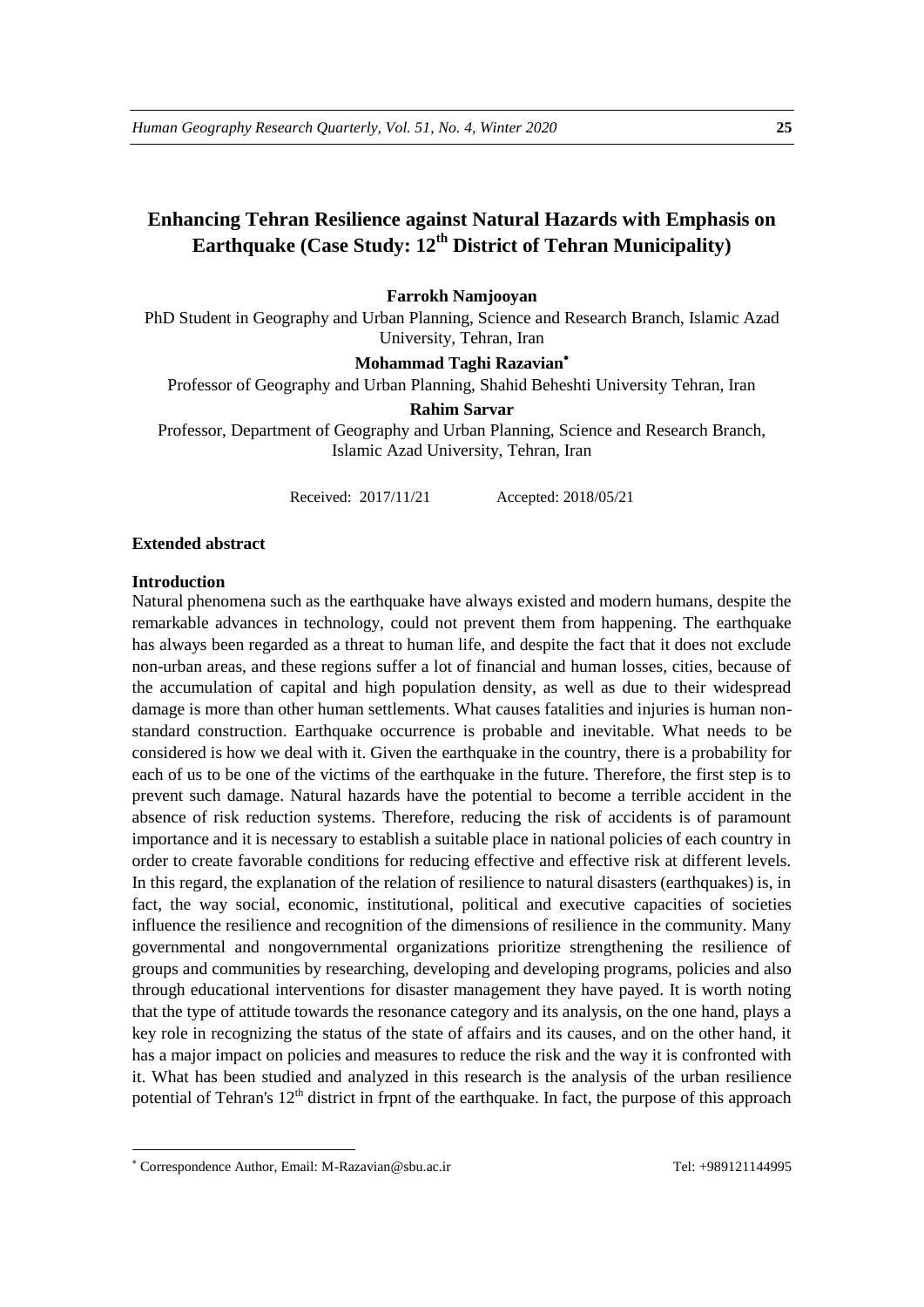is to reduce the vulnerability of communities and strengthen the people's ability to deal with the risks of the accidents.

#### **Methodology**

Data were analyzed by SPSS software (Cronbach's alpha, Pearson correlation, T-test, multivariate regression and data path analysis) and using multi-criteria decision-making methods in the form of AHP hierarchical analysis and Expert selection software, ArcGIS and ArcMap software have been used to draw maps.

### **Results and discussion**

The findings of this study indicate that, based on the findings of the theoretical framework, urban resiliency has dimensions. To investigate the resilience of district 12 with approach and attention to earthquake as one of the most important natural disasters in this study, four dimensions including socio-cultural, economic, institutional and physical-environmental aspects have been used in the analysis. Each of these dimensions is with various indicators are defined. In order to analyze the region and the statistical population, preparing different layers in each dimension in the area and drawing maps of vulnerability, vulnerability and resilience of the area, a questionnaire analysis and various tests have been carried out. Thus, the quality of the indicators of the dimensions of social resilience in the region is low and weak. However, at the district level of the region, this process has different conditions, in the analysis of all options and indicators of resilience in the neighborhoods of Iran and Ferdowsi have the best situation, and the Harandi and Sangalaj neighborhoods have the worst situation in earthquake resilience. This is more weak in economic analysis of the economic situation in the region, so that in the economic dimension of the defined terms, nearly half of them have a coefficient of less than 2 (average level 3), which indicates that there is no weakness In this context. However, the situation is not uniform in the future, so that the Mokhtari-Takhty and Baharestan settlements are the best, and the Harandi and Arg-Pamjaran neighborhoods are in the worst condition for earthquake resilience.

#### **Conclusion**

An analysis of the pattern of institutional dimensional layers at the district level 12 as well as the views of citizens and experts indicates weaknesses in the infrastructure of the region, including the capacity of existing organizations in the region to provide services during times of crisis such as earthquakes and increasing vulnerability. This area is in a disaster like earthquake. As with other dimensions, this is true in the institutional aspect, the weaknesses presented and the existing strengths are not uniformly distributed across the region. The later physicalenvironment that refers more to the physical infrastructure in the city and the region, has a relatively different pattern than the other dimensions, so that conditions such as satisfaction with the pattern of power lines in the area, the degree of satisfaction with The region's gradient pattern (so that it can manage urban sewage without any disturbances leading to the accumulation of surface water) is in conditions above the average. However, it can be noted that the level of proportionality or inappropriateness of the infrastructure and the intended use in this dimension is not consistent at the level of neighborhoods of the region, and the locations of Mokhtari-Takhty and Harandi have the best situation, and the market places and Baharestan's worst situation in terms of Earthquake resilience.

**Keywords:** City, Urban Resiliency, Natural disasters, Earthquake, Urban sustainability.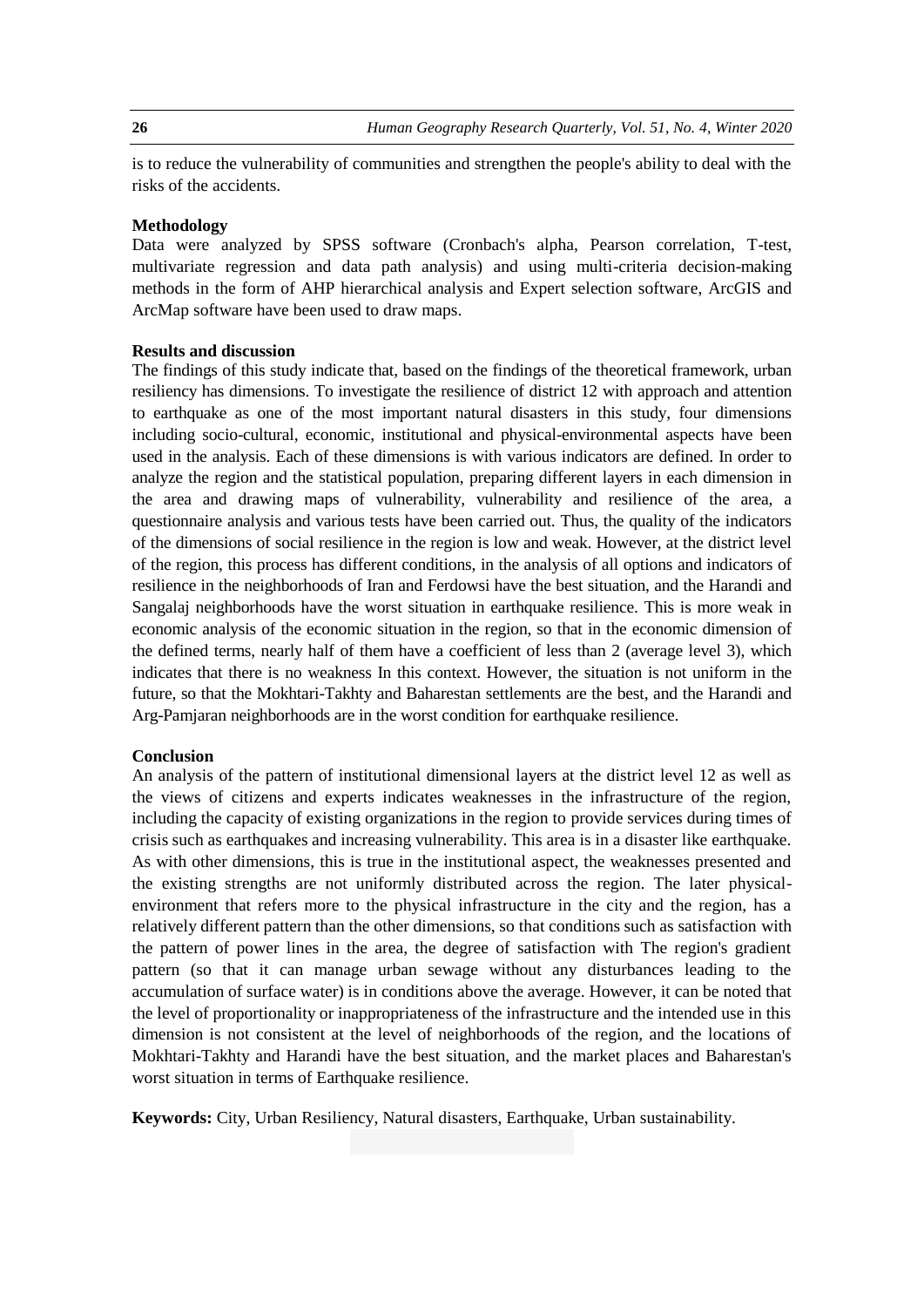# **Strategic Planning for Empowering Communities with Urban Poverty**

**Ahmad Zanganeh**

Assistant Professor of Urban Planning, University of Tehran, Tehran, Iran **Saeed Yousefi Babadi** MA in Urban Planning, Kharazmi University, Tehran, Iran

**Taher Parizadi**

Assistant Professor of Urban Planning, Kharazmi University, Tehran, Iran

Received: 2017/04/11 Accepted: 2018/05/24

#### **Extended abstract**

#### **Introduction**

Twenty-first century cities are facing major challenges and will undoubtedly be one of the most important centers of poverty. Although rural poverty is deeper than urban poverty and urban residence and has high capacities and access to better opportunities in life, urban poverty, especially in developing countries, with higher speed and higher volume is expanding. In the current planning and management in the complex and rapidly lost its traditional meaning. In two or three decades, new knowledge has emerged as futures. That instead of linear and deterministic planning for the future unit seeks to explore the vast possibilities and Nashtakhth technological and wider horizons to all kinds of possible and desirable future for the open man. This technique has suitable solutions to combine a large number of different combinations of production. At the same time, they are considered in all areas of decision-making. In this technique generally on problems of goal setting, determining strategies and offer suggestions that will be done in three levels of abstraction and horizontal and vertical communication. This condition provides that certain areas have become urban poverty and to empower them to be scheduled. The aim of this study is first of all neighborhoods with urban poverty Branch and then the roots of the problems in the neighborhood.

#### **Methodology**

1

Analytical method is applied in methodological framework and will guide the paper. This studuy is cognitive and applied research. Due to the nature of the problem and the purpose of the survey research data, including library resources documents is. The population in this study is Shahrekords's 34 neighborhoods. The analytical hierarchy Process (AHP) was used to rank the parameters of the model a little bit of topsis (TOPSIS) and software environment (EXCEL) is used. After identifying the target area using strategic techniques (AIDA) action plan to upgrade the neighborhood due to the problems and limitations.

This city has 143,882 inhabitants and includes five districts and 34 neighborhoods in the urban tissue. In recent years, the intensity and distribution of municipal services in these neighborhoods is more important. It is possible in some areas, overall levels of neighborhood services seem to be enough, but because it has the imbalance in the establishment of order

Correspondence Author, Email: Zanganeh@khu.ac.ir Tel: +989122973851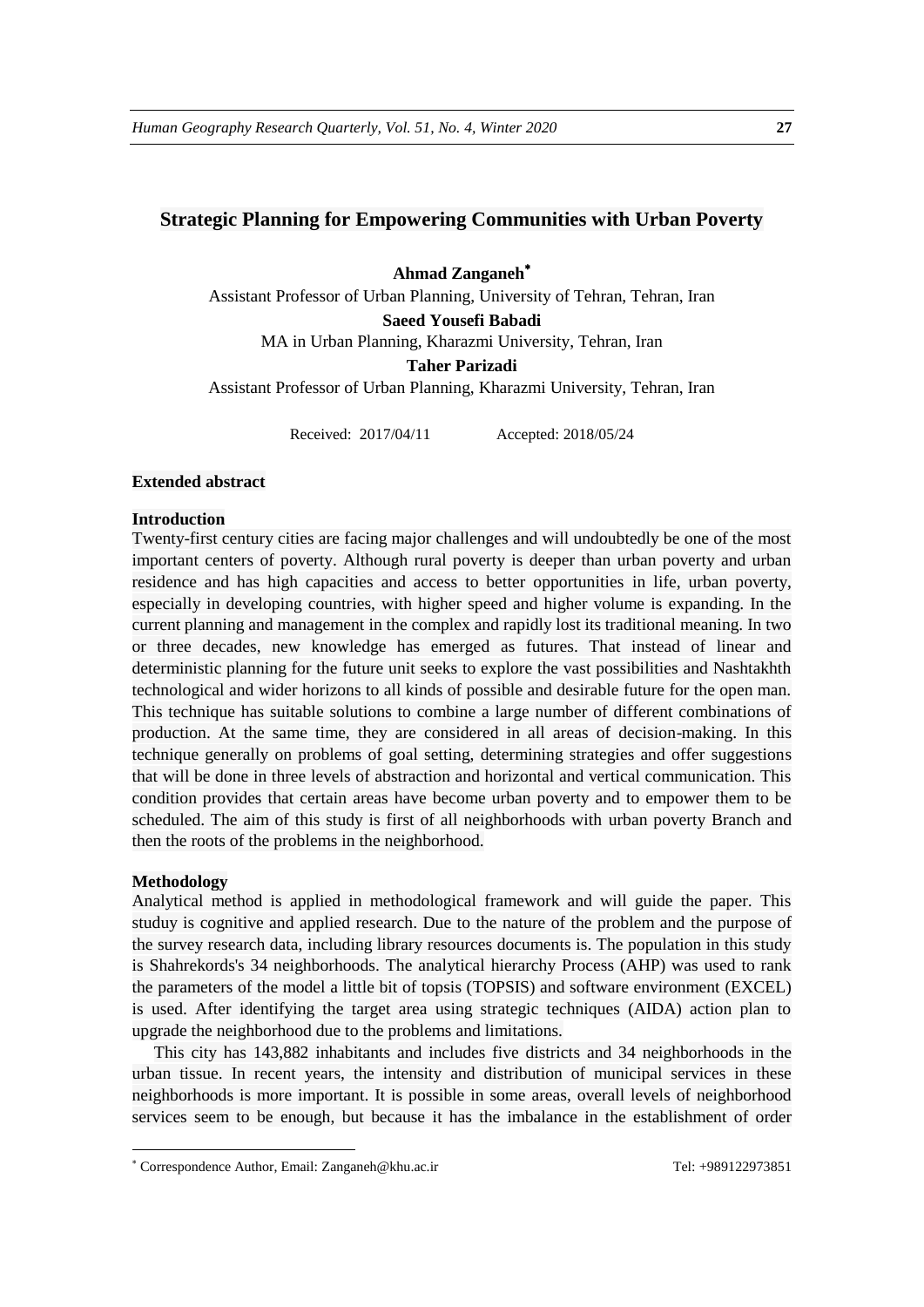satisfactorily. Lack of services, especially sport, green, recreation, shopping malls and trade, illstreets and intersections, failure related to public health in places, flooded homes when rain and some of the problems and needs of the service-Omrani the neighborhood.

# **Results and discussion**

By combining four maps related to the economic, social, cultural and physical, five neighborhoods. They were identified as target areas. The aim of leveling neighborhoods is to identify poor areas of intervention and planning available administrative staff.

Behavior:

- Regulatory compliance tangible and intangible people on municipal performance
- Close monitoring in order to preserve historical monuments
- Train traffic rules
- Learning how to rebuild spaces
- Toll from passing vehicles
- According to municipal regulations
- Educating citizens to separate waste at source
- Lack of building permit applications in some neighborhoods.
- Various tests for recruitment
- Identify existing monuments in the old texture
- Using the public when preparing a variety of urban design and urban problems
- Pay special attention to shelters
- Attract people with experience in craft workshops
- Advertising to attract tourists
- Place:
- Urban planning management institutions
- Preparation and implementation of urban projects
- Create new spaces with style and creative architecture
- The changing role of non-essential passages to walk them Vsngfrsh
- Transfer industrial shops out of town
- Create a museum for old homes to use income
- Transfer industrial shops out of town
- Creating the necessary infrastructure to attract tourists

# **Conclusion**

Since the phenomenon is growing inevitable, it is necessary for empowering people with the participation of all sides. Shahrkord, like other cities of the country, suffers from a range of spatial poverty. The region has expanded rapidly over the past few decades. The uncontrolled and unplanned expansion causes the tissues of the host vehicle on the outskirts or neighboring rural context within urban areas. Their new residents and expatriates with different socioeconomic characteristics have been living in these areas. New residents not only did not help to improve their living places, but it also was causing deterioration. High population density and construction, lack of infrastructure, economic inability of people living in slums and all causes of acute and spread of such tissues in the city's points. Land and communities has mostly on the fringes of the city, neighborhood grill on the outskirts of the western city of the village of reunification of the city that many problems facing it, the most important cause of poverty in the neighborhood furnaces of these neighborhoods not a culturally and urban management in this neighborhood has been very inefficient. The subject of the crime-ridden neighborhood and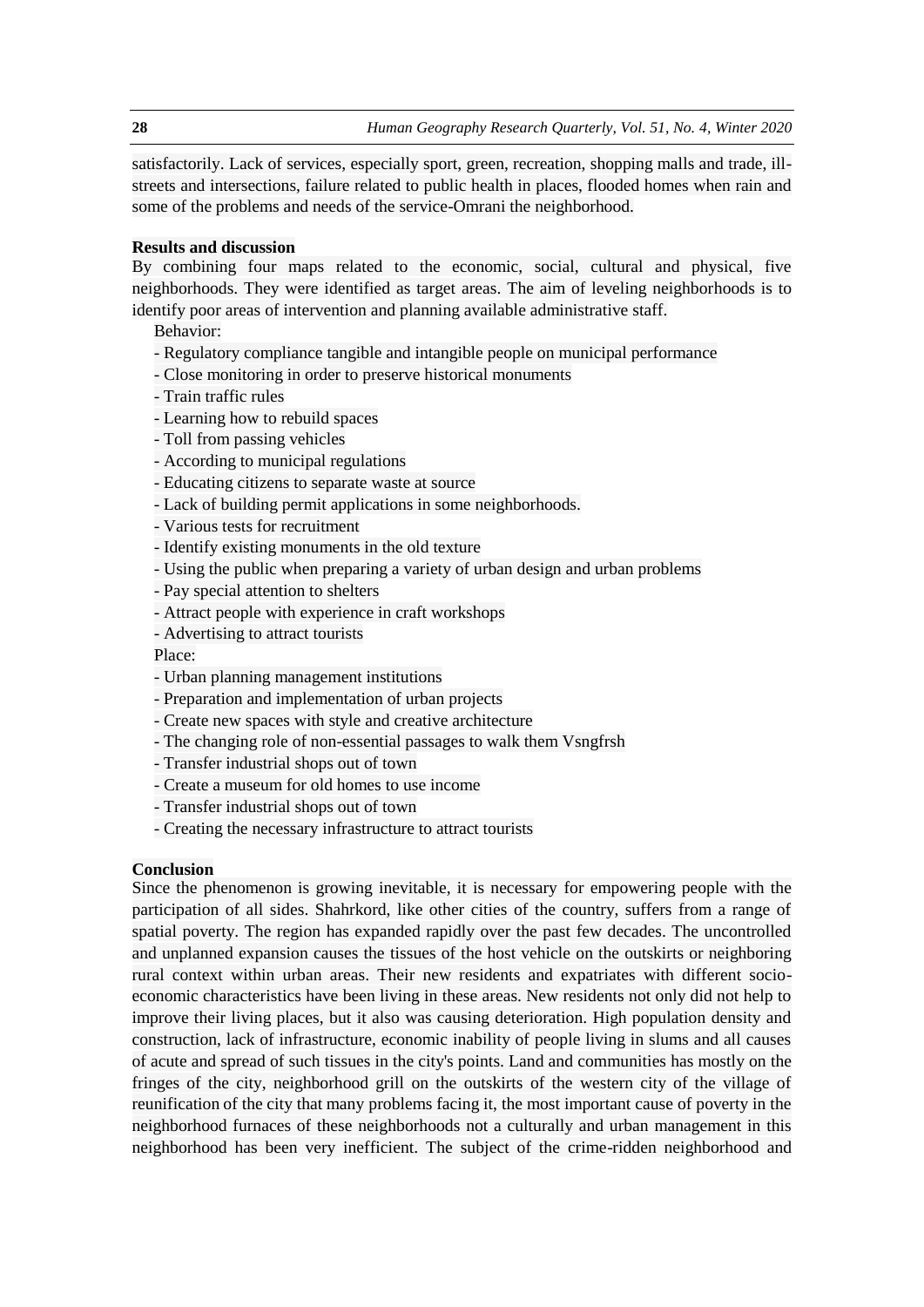gentry and officials are less willing to attend in the neighborhood. In this study, given all the aspects of solutions in terms of operational projects, it is essential to empower these neighborhoods.

**Keywords:** urban poverty, strategic planning, technical aid, ghetto, Shahrekords.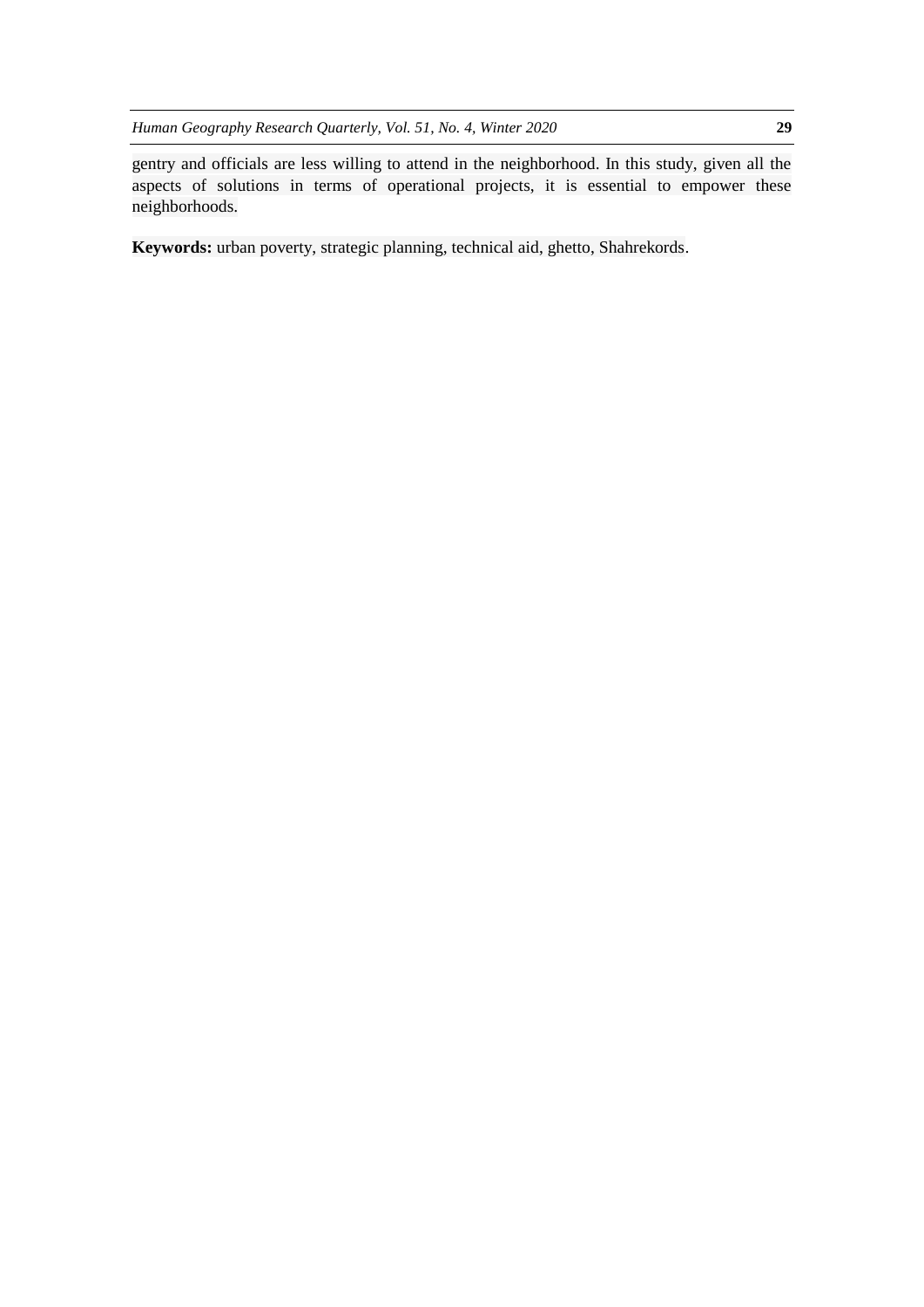# **Explaining the Role and Function of Geopolitical the Gulf of Chabahar in Indian Ocean Developments (Emphasizing India-China Competition)**

**Hassan Saadati**

PhD of Political Geography, Imam Hossein University, Tehran

**Yadollah Karimipour** 

Professor of Political Geography, Kharazmi University, Tehran

**Morad Kaviani Rad** 

Associate Professor of Political Geography, Kharazmi University, Tehran

**Ahmad Kargar** 

Assistant Professor of Sociology, Imam Hossein University, Tehran

Received: 2017/10/05 Accepted: 2018/05/26

### **Extended Abstract**

#### **Introduction**

After the collapse of the Soviet Union, geopolitical relations centered on the geoeconomic on the world scale; this means that the economic function of the places gives them geopolitical weight. The Gulf of Chabahar is a geopolitical geographic location that places this gulf in the spotlight of the world's economic powers. The Gulf of Chabahar, as an interconnecting space between the inner and outer space, can play a strategic role in the modern political economy of the international and the political economy of trade and the transit of energy in the Indian Ocean; it also plays a strategic role in shaping a regional cooperation organization. Iran can use this capacity to organize regional and international institutions, particularly in the Indian Ocean, thereby linking the interests of other countries with the Oman sea coast; In addition, Iran can promote its geopolitical status in the world and the region, and by establishing a regional and global consensus, provide new opportunities for security.

## **Methodology**

1

The methodology governing the research is a mixed method that the researcher considered it through library studies and conducting exploratory interviews, the indicators. The questionnaire has been developed to verify the validity and reliability of the interviews.

#### **Results and discussion**

The present study was conducted as a correlation research to explore the geopolitical influences of the Gulf of Chabahar on Indian Ocean developments, especially in the rivalries between India and China. In the theoretical part of the research, the researcher examined and analyzed the various theories about political actors and selected the theories that could be used as the basis for the study and the conceptual framework of the research. Finally, a mix model was developed and it was used as a theoretical framework for research. Findings of the analysis, made it clear that the Gulf of Chabahar possesses the potential and actual capabilities that the powers of

<sup>\*</sup> Corresponding Author, Email: h.saadati64@ihu.ac.ir Tel: +989158814229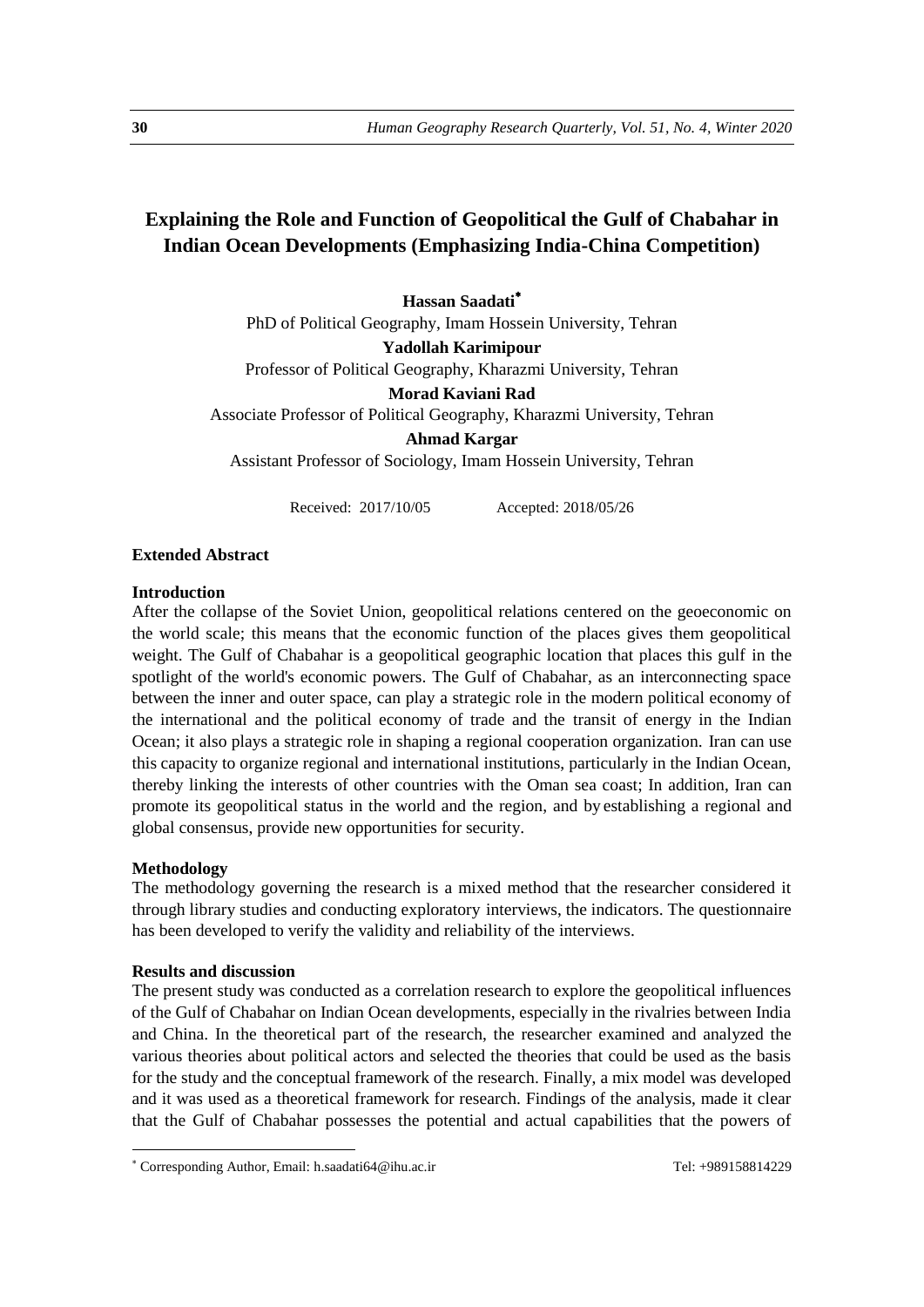China and India can use in their power relations from cooperation to competition. In fact, the Gulf of Chabahar is a coin that plays a role on the one hand of the coin (geopacific) and on the other, the competition and the conflict (geopolitics). Iran and other political actors, by adopting a geo-economic approach, will be able to forgive the developments in the Indian Ocean by sharing interests in the Gulf of Chabahar. Therefore, two views are open to Iran and other actors: the geopolitical view and the geoeconomic view, each of which has its own landscape and space, and when the actors look from the geopolitical view to the geographic space, they will see that structural and functional elements, individually or collectively, completely or incompletely play a role in various political, economic, cultural, security dimensions and attract the attention of political actors to this geopolitical space.

Therefore, the Indian Ocean can be considered as a geopolitical region in which various local and global actors play a role to acquire power resources, among which two main actors in this area are India and China, which are as active characters in the region: each one in attempting to take the hegemony of the Indian Ocean region, must observe some requirements in their foreign policy. Therefore the geopolitical rivalry of both India and China will be continued and each one must adopt an effective and applicable political strategy. Politics and relations between powers and political actors have always been an arena for rivalry and an endless struggle for gaining, preserving and upgrading power, as geographic spaces do not have the capacity to meet all the needs of actors, and the principle of scarcity rests on such spatial domains. Accordingly, power is considered as the ultimate goal because of its fundamental role in providing other purposes. In other words, all human values and their realization depend on an element naming power, and gaining power is equal to the survival, security and realization of the values which are followed by an actor. India and China are no exception. But if we look out of the geoeconomics view, we will encounter a geographic space in which actors with a positive perspective seek to reach their interests in the shadow of collaboration with other actors; in other words, the logic of the non-zero algebraic summation is replaced by the logic of zero algebraic summation. The actors will step in the direction of geopacific. Thus, if the Islamic Republic of Iran looks at the geopacific and geo-economic views in the Indian Ocean, it will find a favorable space for the beginning of cooperation and convergence China and India as well as other actors. This opportunity paves the way for IRI to increasing their weight and improves its position. Hence, the increase of the Gulf of Chabahar in Indian Ocean, the paper plan presented suggestions in three, economic, political and military-security sections in three national, regional and international scales.

#### **Conclusion**

The result of the analysis showed that there is a meaningful relation between the geopolitics of the Gulf of Chabahar and the Indian Ocean and the Indian-Chinese rivalry in the alpha level of  $P = 0.00$ . As a result, there is a correlation between the two variables and it can be assured with 0.99% that if the geopolitical capacities and capabilities of the Gulf of Chabahar are used properly. The ratio of the Indian Ocean's role will increase especially the India-China rivalries. It was inferred from the answers to the questionnaire that 82% of experts and authorities believe that the geopolitics of the Gulf of Chabahar has a great impact on Indian Ocean changes, especially between India and China.

**Keywords:** Geopolitic, Chabahar, Indian Ocean, Geoeconomic, India, China.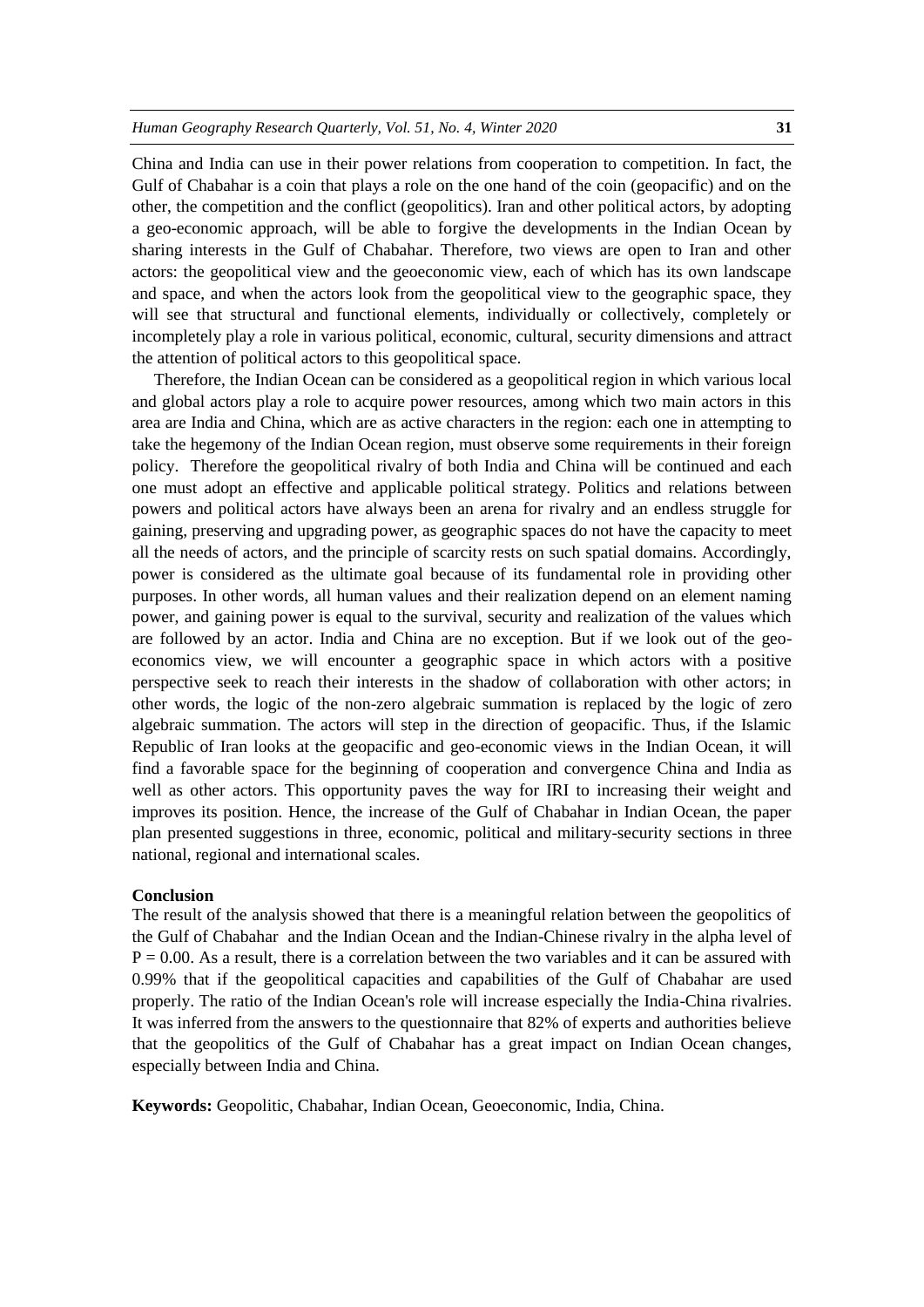# **Feasibility Study of the Implementation of Inter-Basin Water Transfer Projects in Iran (Case study: Beheshtabad - Central Plateau Water Transfer Project)**

**Hamid Reza Mohamadi**

Associate Professor of Political Geography and Geopolitics, Shahid Beheshti University

**Ali Hakimi Khorram**

Graduated from Kharazmi University, Master of Political Geography

# **Ebrahim Ahmadi**

PhD Student in Political Geography and Geopolitics, Ferdowsi University of Mashhad

Received: 2017/12/17 Accepted: 2018/05/26

# **Extended abstract**

#### **Introduction**

The negative consequences of many water transfer projects in experiences of various countries around the world have indicated that compared to better and alternative projects, the use of water transfer project as a method is in their last priority. Iran is a semi-arid country that is affected by drought and climate change. Dilemmas from the undesirable water management have always existedin the region. Nevertheless, the country has a lot of experience in interbasin water transfers. "Beheshtabad" is one of the major interbasin transfer projects - which is to carry water from Koohrang and Beheshtabad sub-basins of Chaharmahal and Bakhtiari to Iran's central plateau (Isfahan, Yazd and Kerman). This plan has not yet been implemented in the wake of legislation difficulties and the pressure of public opinion of the donor Provinces (Khuzestan, Chaharmahal and Bakhtiari and sometimes Lorestan) and the representatives of these provinces in parliament, despite the approval of the Supreme Council of Water. Most experts believe that the implementation of this project has, in particular, negative effects on the donor provinces and, in general, on the country. Political activism, security challenges (ethnic conflicts), social, economic, and environmental tensions resulting from lack of precise feasibility study of the project are among the issues that make the justification of its implementation inconvincible. From a geopolitical point of view, this leads to the formation of a "negative hydro-politic" on a national and regional scale and that in its turn affects the security of local, regional and even national security.

#### **Methodology**

1

The present research seeks to answer a fundamental question. From the perspective of feasibility and estimation of the implementation, it does the interbasin water transfer of the Beheshtabad to the plateau and has the (technical, economic, social, and environmental) justifications of an interbasin water transfer project. There are a number of acute problems in the Behshadabad water transfer project to the central plateau, which in no way justifies the implementation of such a project and the project is in fact considered to be a premature plan. This plan will have many consequences, both in regional level and national level (security and national interests),

<sup>\*</sup> Corresponding Author, Email: h.mohamadi@sbu.ac.ir Tel: +989123471445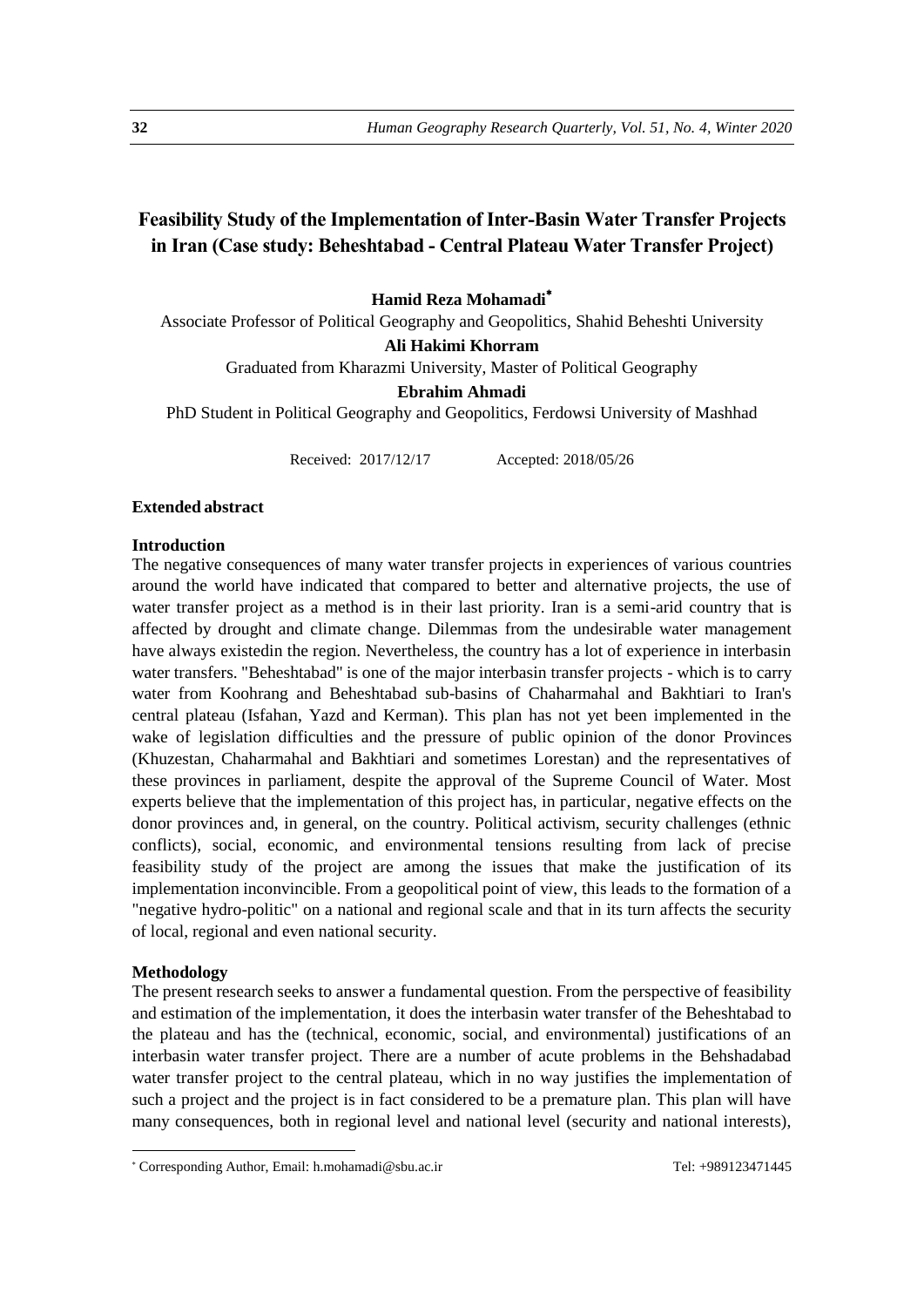regardless of the minimum imminent events (in the donor region). The present study utilizes a descriptive-analytic method. The sources of information generally include scientific-research papers and congress reports, speeches by critics and field experts, feasibility studies, and Internet resources.

# **Results and discussion**

Research findings show that this project lacks detailed studies on the impacts on the donor region. The various technical, economic, social, political and environmental impacts have not been observed or considered. Therefore, the plan has the following consequences:

#### **Exacerbation of ethnic violence**

Any projects in this regard should be analyzed in relation to the issue of power and violence in local communities, and should include clear analyzes of the interests of stakeholders during the implementation of these projects, and the authority of each and the conflicts and disputes between these interests. In the past decades, ignoring this problem has increased the intensity of the conflict over the issue of water within and among some districts. The increase in the intensity of the conflict over the issue of water in some provinces, such as Isfahan, Chaharmahal and Bakhtiari and Khuzestan, show a clear consequence of such actions.

Technical and economic feasibility study of the plan

In the studies, the abovementioned plan has no economic justification. Increasing the cost, agricultural and industrial recession, cost of drinking water treatment, and impact on the rights of the people over water, increasing health costs, decline of tourism; reducing the production capacity of clean energy and the income of the hydroelectric system of Karun multi-dam system, and etc. are the economic consequences of this plan.

Social impacts of the plan (social feasibility)

The most important social impacts of such projects include increase in conflicts between water consumers, increase in general poverty, increase in immigration due to drying of springs, qanats and wells in the area, increasing public discontent about government's decision to transfer water, injustice, and increase in suspicion, causing frustration and despair in the people of donor basin due to the loss of some opportunities and, in general, the increase of social problems in donor (in particular) and recipient basins.

#### Political activism

Opposition and protests of people in different cities of Chaharmahal and bahkhtari, open and opposing positions of the representatives of the Chaharmahal and bukhtari province in the parliament, formation of human chains along with Karun, opposition of the people Khuzestan in the social medias and the resignation of the Khuzestan's representatives in the parliament (among the reasons for their resignation was opposition to the transfer of Karun's water) are some of the clear examples of the political activism of the people and authorities regarding interbasin water transfer.

#### Environmental impacts of the project

Like other consequences, the environmental impacts of the transfer of water from Beheshtabad to the Central Plateau (needs of the donor basin and the damages done to it) are not so much within the frame of ecological justice. Destruction river landscape, undermining of ground waters, reduced drinking water quality, urban and rural drinking water limitations, geomorphologic alterations, sedimentation intensification, increased volume of wastewater and pollutant sources, drying of ponds and wetlands (e.g. Shadegan) and lowering the water level in lakes and etc. are among environmental issues.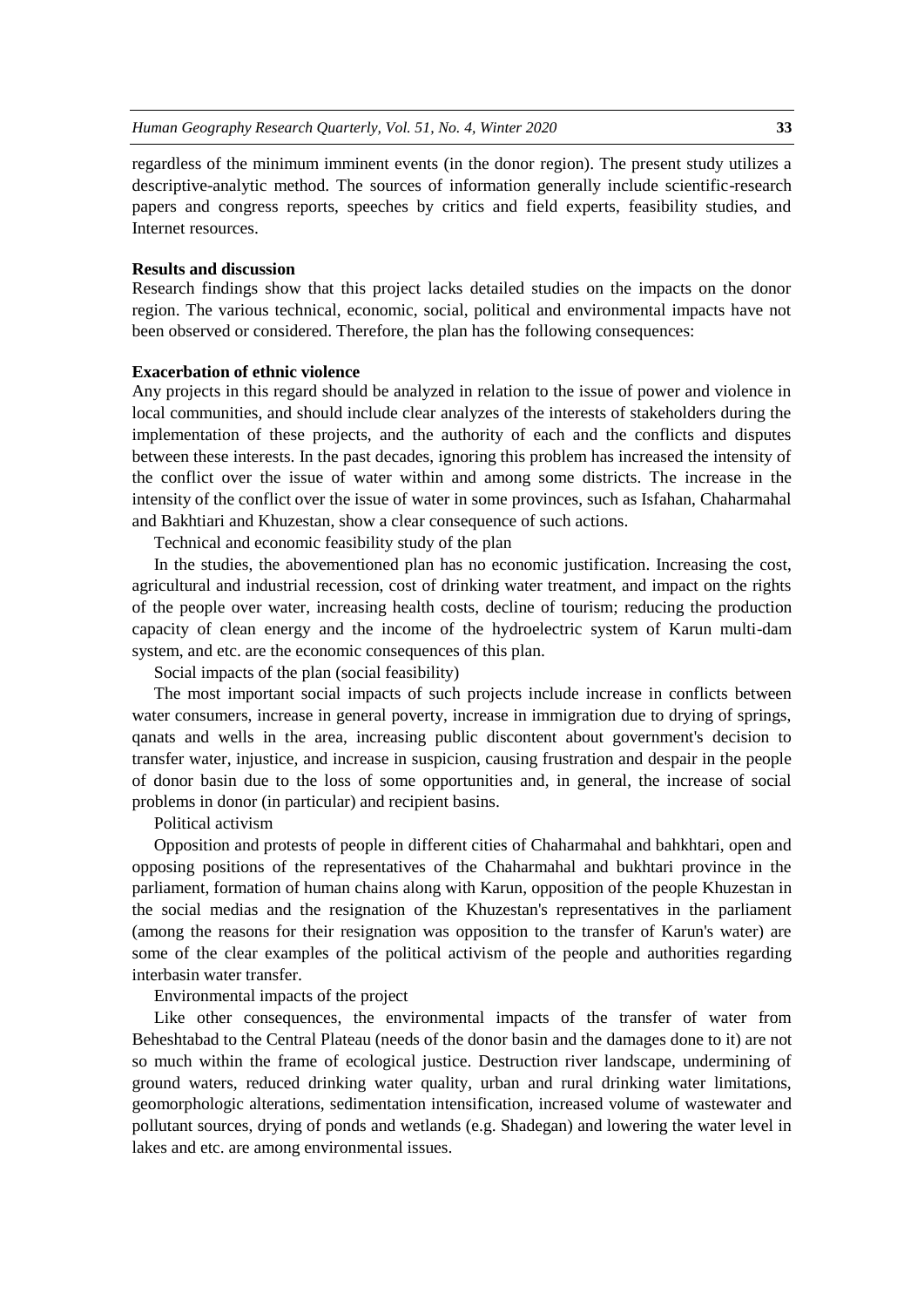# **Conclusion**

Studies show that water transfer projects result in drying of the rivers, the destruction of the lifegiving wetlands, endangering the environment and biodiversity of animals and plants, and emergence of social dissatisfaction, especially in the donor basins. What has happened in the central plateau or some of the country's ecosystems in recent years has led to land degradation of rivers and springs, drop in groundwater levels, or the death of wetlands, was not just recent droughts, and a lack of proper governance and good management have had bigger roles in these bitter events. It is crucial that a comprehensive assessment of the performance of previous projects should be carried out prior to the implementation of new water transfer plans (such as Beheshtabad, Gokan Tunnel, Golab Tunnel, etc.), all of which revolve around water supply management and cause demand management programs to fail. A comprehensive assessment of the performance of previous projects should be undertaken and the results should be used to modify and revise such plans.

**Keywords:** inter-basin water transfer, Beheshtabad Project, Central Plateau, Iran.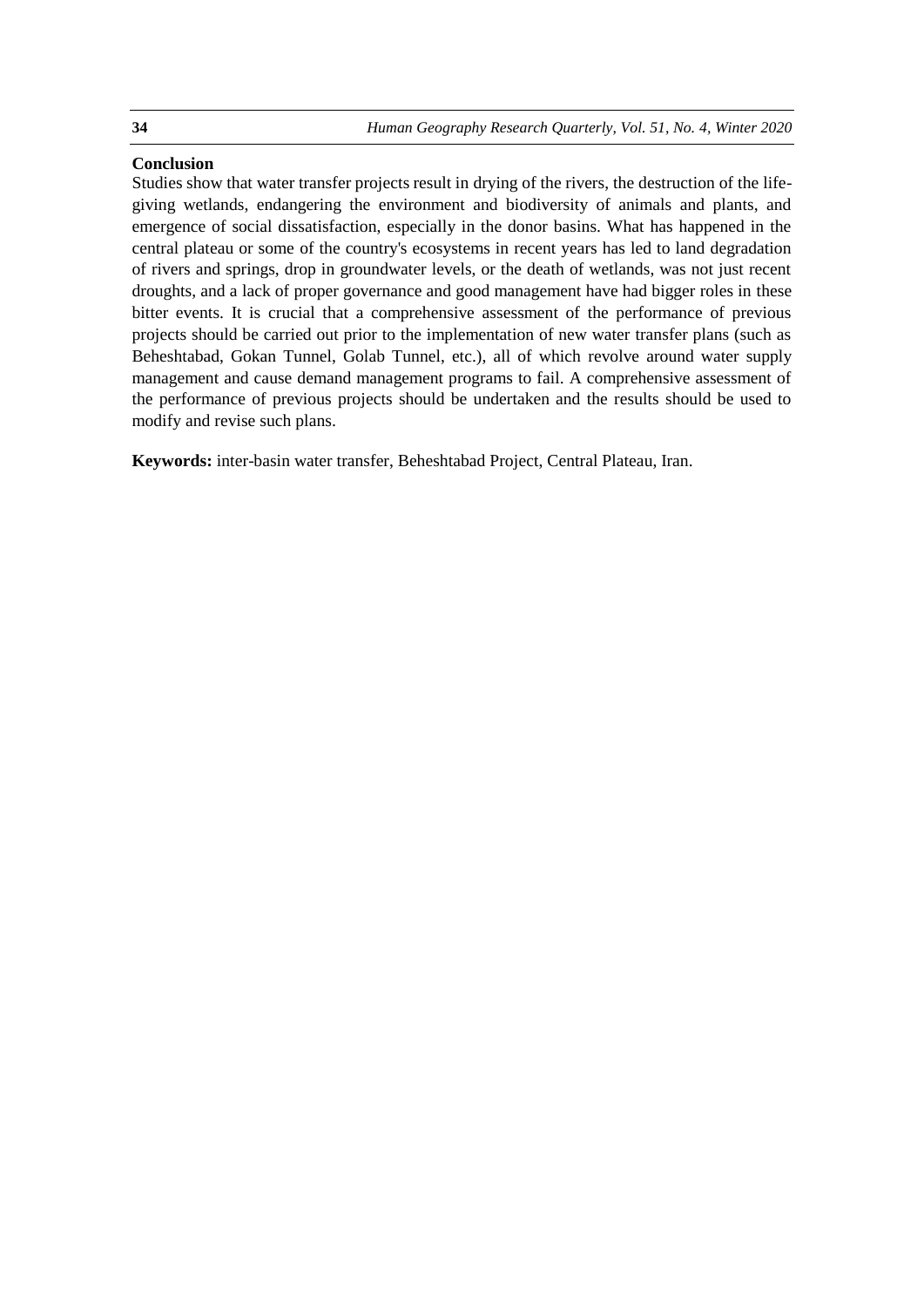# **Explaining Geopolitical Thinking in Russian Foreign Policy**

## **Bahador Zareei**

Associate Professor of Political Geography, Faculty of Geography, University of Tehran, Tehran, Iran

**Elaheh Kolaee**

Professor of Political Sciences, Faculty of Geography, University of Tehran, Tehran, Iran

# **Zahra Pishgahifard**

Professor of Political Geography, Faculty of Geography, University of Tehran, Tehran, Iran

## **Behnaz Asadikia**

PhD in Political Geography, University of Tehran, Tehran, Iran

Received: 2017/10/21 Accepted: 2019/04/20

#### **Extended Abstract**

# **Introduction**

Today geopolitics has returned to political analysis and international relations of the studies with more depth and accuracy in understanding of phenomena and also predicting them. The best example for geopolitical consideration in 20<sup>th</sup> century is the collapse of the Soviet Union in 1991. The event changed the political boundaries of one of the two superpowers in the global bipolar system. Although Russia has lost the considerable size of its territories, especially as its periphery margins, but it has remained as a great power in the region. Soviet fall as the greatest geopolitical catastrophe of the 20th century- as in 2005 Russian president, Putin called - has changed the geographic borders and brought a broad nationalistic and geopolitical thoughts and visions, including the necessity of reviving the Eurasian civilization. Here we consider some geopolitical schools and approaches in regards of preserving Russian influence as its history and related Russian identity. In fact the eurasianism approach has constructed and grown based on Russian identity in the unique manner and way. It seems Russian foreign policy is inspired of geopolitical thinking.

#### **Methodology**

1

This study has been executed with analytical and descriptive method. Data gathering are mainly based on primary resources, library information and documentation and also online books and articles in three languages: Farsi, English and Russian. This study is focus on Russian political community and thoughtful contemporary schools and intellectual thoughts. Here the research areas are in the fields of political geography, geopolitics and also international relations.

## **Results and discussion**

As mentioned in the text, the Eurasian orientation has been present in Russia for centuries. After the collapse of the Soviet Union, Russia has undergone a significant change in its foreign policy. Starting from the second half of the 1990s, Russian foreign policy began to reflect more

Corresponding Author, Email: b.asadikia2014@ut.ac.ir Tel: +989121403361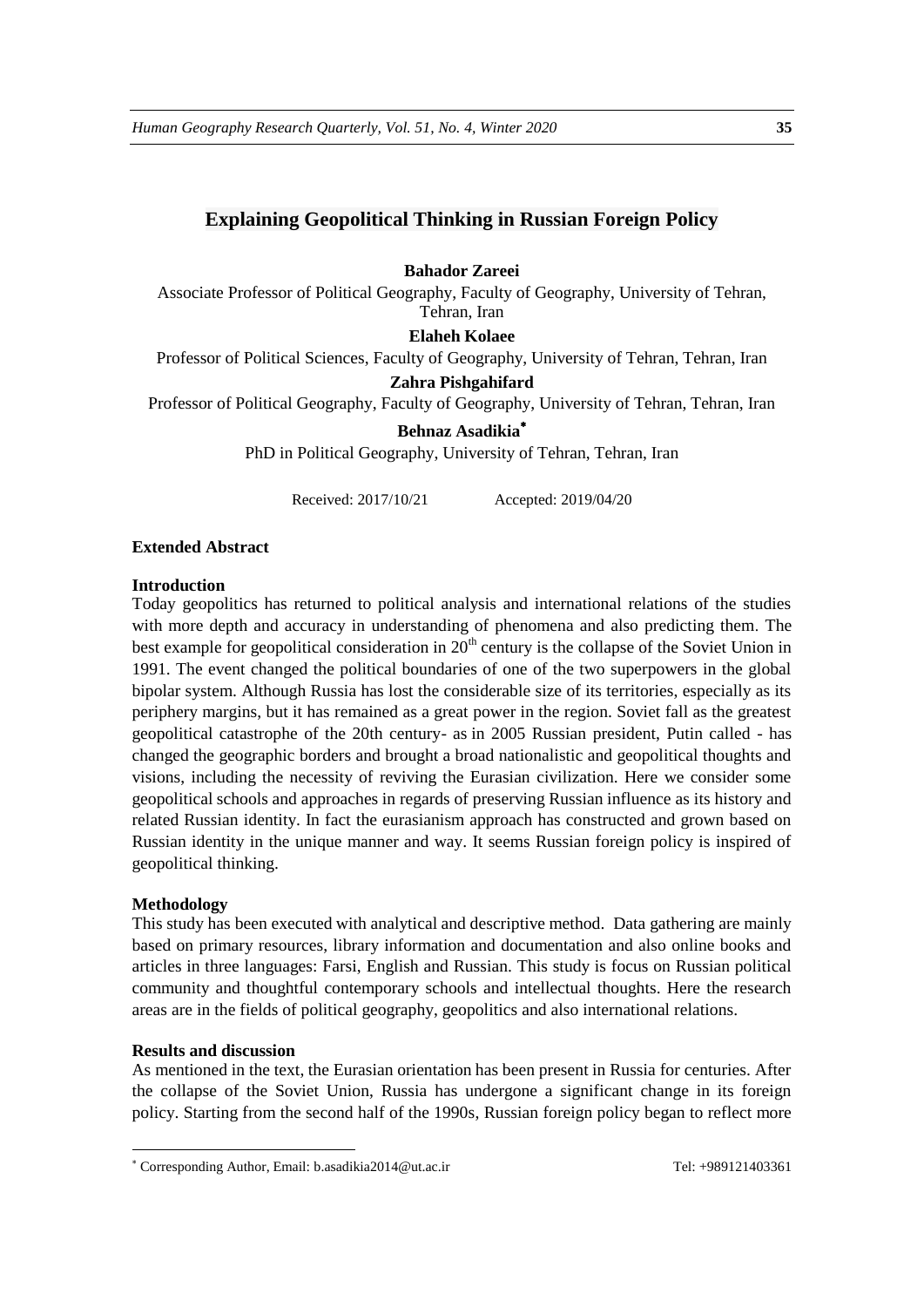and more on the concept of geopolitics. In spite of the fact that Russia as a successor of the USSR; it was facing many economic and political problems. Russian foreign policy was and is based on geopolitical thinking.

One school of foreign policy thinking in Russia warns against an excessively Eurasian concentration of Russian resources and argues for the country's pro-Western, rather than merely regional, orientation. This school can be referred to as Westernizers because for many years politicians and intellectuals of this group have been challenging the wisdom of Russia's regional orientation and developing a special Eurasian strategy. To them, Russia is essentially a European country that must associate itself primarily with the Western world and its institutions. This essay assumes that despite the expectations of some scholars and policy-makers, Russia did not retreat from the Eurasian geographical space and in fact is keenly interested in securing its cultural, political, and economic presence there. Some approaches can be mentioned in the Russian geopolitics thinking in the Russian discourse since the Soviet disintegration among Russian political thinkers and foreign policy including geoeconomism, stabilizing Eurasia, expansionists and civilizationists that represent the politically conservative factions of Eurasianist thinking. To supporters of stabilizing Eurasia, the key word in understanding Russia's security mission in Eurasia is stabilization. Geoeconomism emphasizes the role of geoeconomic over geopolitical factors in the post-cold war world and Eurasia. The emergence of the new geopolitical thinking in Russia is often associated with Eurasianism or the spatial imagination of post-Soviet Eurasia. Eurasianism emphasizes Russia's geopolitical and cultural uniqueness and distinctiveness from both Western and Asian worlds. To eurasianism, one of the propositions is the notion of the Eurasian continent as heartland of the world and Russia as the heart of the heartland. Following this logic of exclusive geopolitical competition, Russia must take advantage of its strategic location and mobilize its resources, experience, and will for establishing full and single-handed control over Eurasia. For Alexander Dugin as the leader of neo- eurasianism movement, Eurasia spreads far beyond the former USSR. Russia is at the center of this geopolitical struggle and Russia's main identity is that of Eurasian. Here there are so many questions: If Russia is unable to perform its traditional stabilizing role in the region, which is going to play this vital role? How are analysts to respond to the sudden emergence of new threats when Russia itself is weak and has very limited resources at its disposal? Finally, what exactly is Russia with its new geographical boundaries and how should it reconstruct its traditional geopolitical identity?

#### **Conclusion**

After the collapse of the Soviet Union, Russia lost its geopolitical hegemony, but it retained the tendency towards regaining its influence in the world. This tendency is supported by the geopolitical thinking which underlies Russian foreign policy, and which contains elements of some geopolitical schools of thought. Eurasianism and Neo-Eurasianism are basically created as a reaction to external factors, which were, in significant aspects, very similar. That means that the political collapse of the structure of the Soviet state was accompanied by the geopolitical dissolution of the territory into several sovereign and quasi-sovereign entities. Today, we can analyze the concept of Neo-Eurasianism which is seen in the development of the contemporary Russian geopolitical thought. Such circumstances have occurred after 2000, with the beginning of Vladimir Putin's rule started, who, again, tries to position Russia as the dominant geopolitical factor between Europe and Asia. Analyses of Russian schools of geopolitical thought disclose that there is no full use of the concepts, visions and theories of one separate school. Instead, Russian foreign policy is based on some aspects of all schools of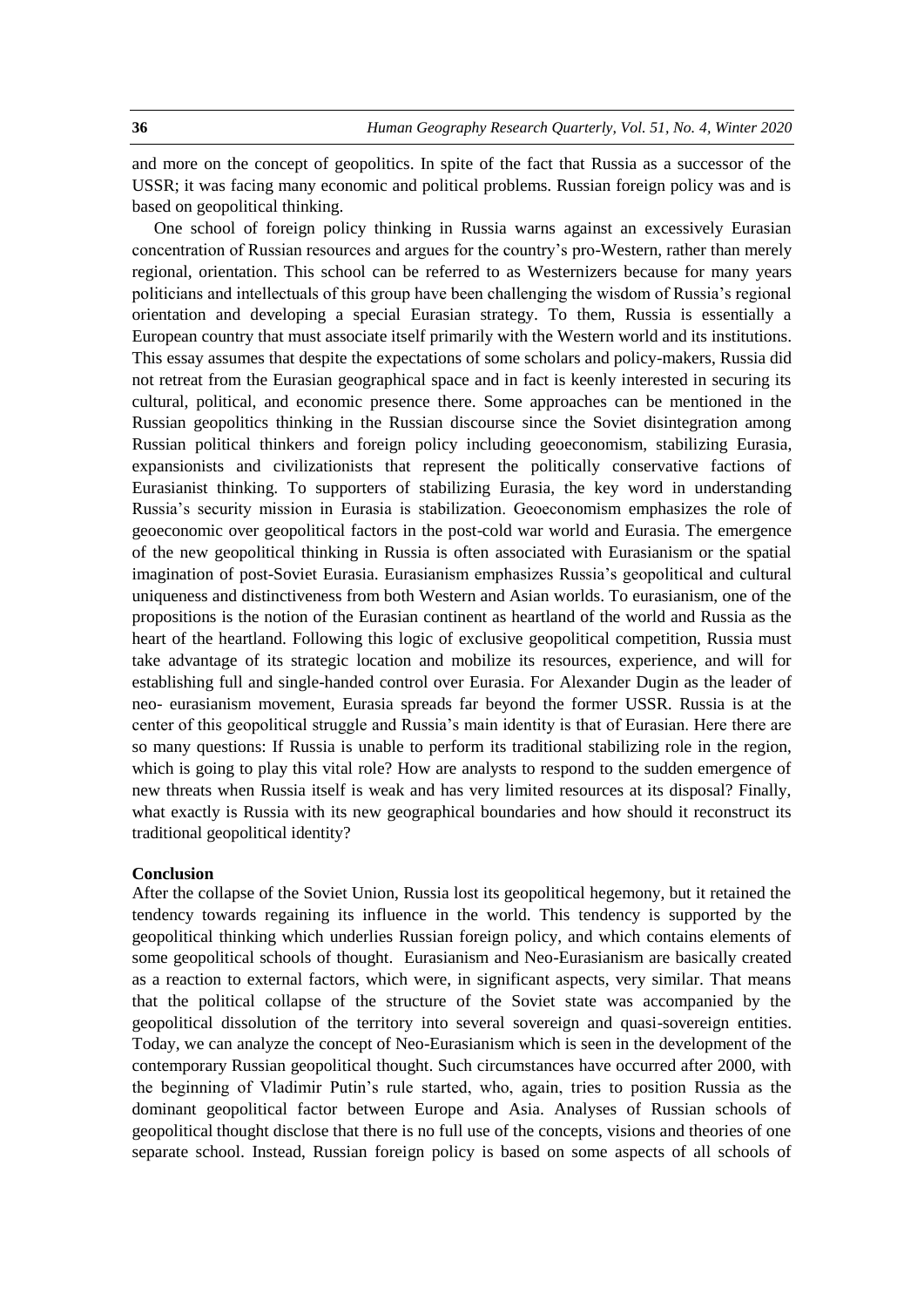geopolitical thoughts, which reflects the realistic evaluation of Russian resources, abilities, and capacities. Geopolitical thinking remains a key stone in Russian foreign policy. Analysis of Russian schools of geopolitical thought disclose that there is no dominant visions in Russian foreign approach, but somehow geopolitical views including eurasianism and neo eurasianism are reflected on it.

**Keywords:** atlantisim, eurasianism, foreign policy, geopolitics, neo- eurasianism, Russia.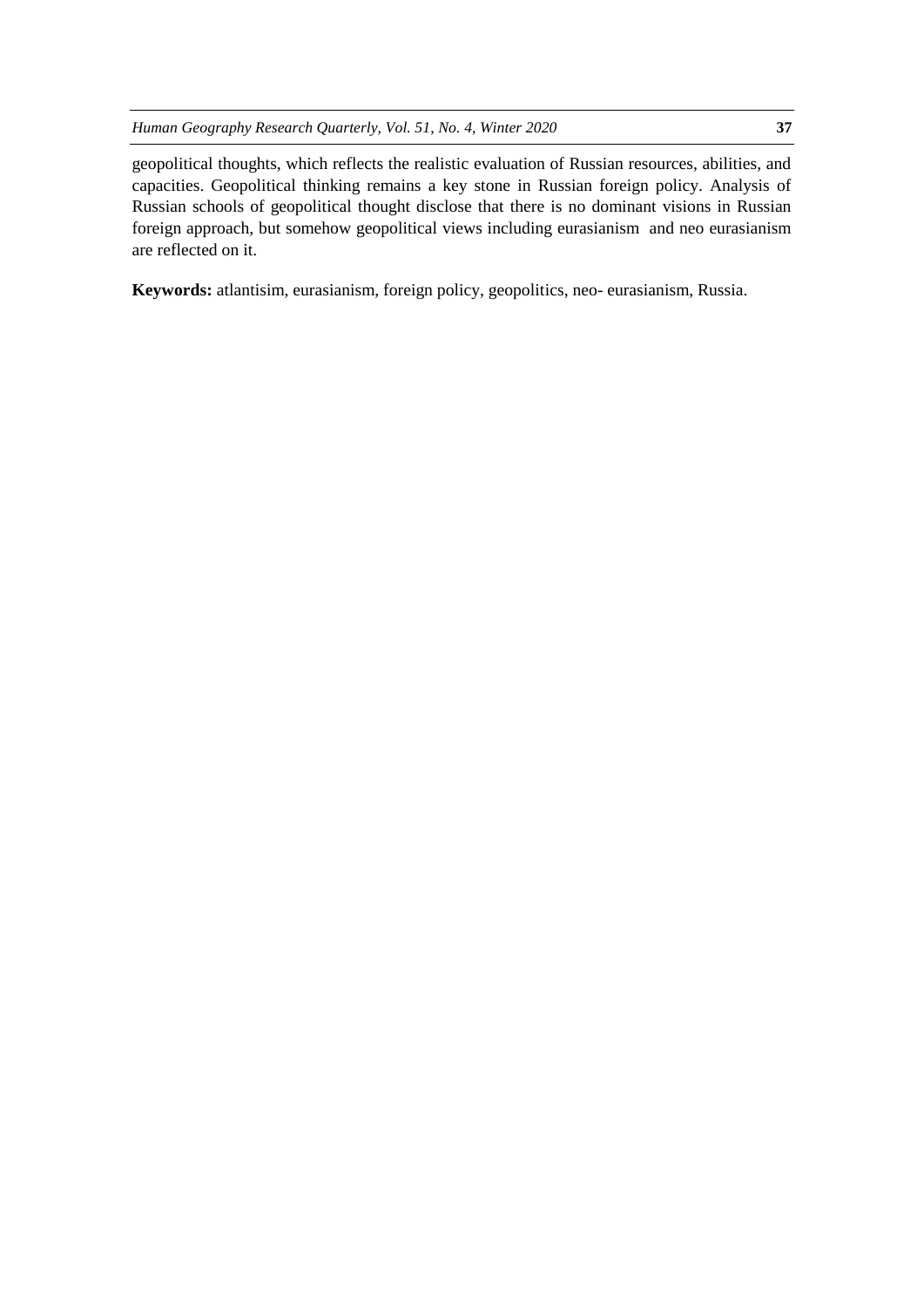# **Explanation of the Role of Southwest Asia in the Future of the World Economic System**

**Abbas Ahmadi** Assistant Professor of Political Geography, University of Tehran, Tehran, Iran **Mahmood Vasegh** Assistant Professor of Political Geography, University of Tehran, Tehran, Iran **Yashar Zaki** Assistant Professor of Political Geography, University of Tehran, Tehran, Iran **Hossein Mokhtari Hashi** Assistant Professor of Political Geography, University of Isfahan, Tehran, Iran **Mohammad Ali Mohammadi**  PhD Student of Political Geography, University of Tehran, Tehran, Iran

Received: 2018/03/12 Accepted: 219/07/15

# **Extended Abstract**

# **Introduction**

The nature of the global imperial system and the military approach to geopolitics encouraged the twentieth century rival powers of the world to get control of the Heartland to ensure their security in the geopolitical and geostrategic regions of the world. In this period, the imposition of instability in southwest Asia was due to the fear of the influence of competing powers and the use of the region to reinforce their dominance in the world.

Southwest Asia as a subset of the international system is a multifaceted example of the modern world order and the basic question is: how will the development and structuring of the south-west Asia region affect the establishment of the global economic system and the coherence and stability of the global geopolitical system?

#### **Methodology**

1

The present paper has theoretical, applied and developmental dimensions, and is based on descriptive-analytic research. Data collection was done by library and documentary method, and analysis of the findings was done qualitatively and inferential.

#### **Results and discussion**

According to Wallerstein, the trajectory of the global empire was the ultimate deficiency of its power to maintain a vast empire from a single political center, while the global economic trend is more dynamic because it creates competitive relationships among a large number of governments. Wallerstein and Taylor see the end of the global empire as the economic deployment as an alternative to political power at the top of the global system, and Cohen's systemic perspective places the system as the dominant component of the hegemonic power substitution.

Corresponding Author, Email: h.mokhtari@geo.ui.ac.ir Tel: +989125273014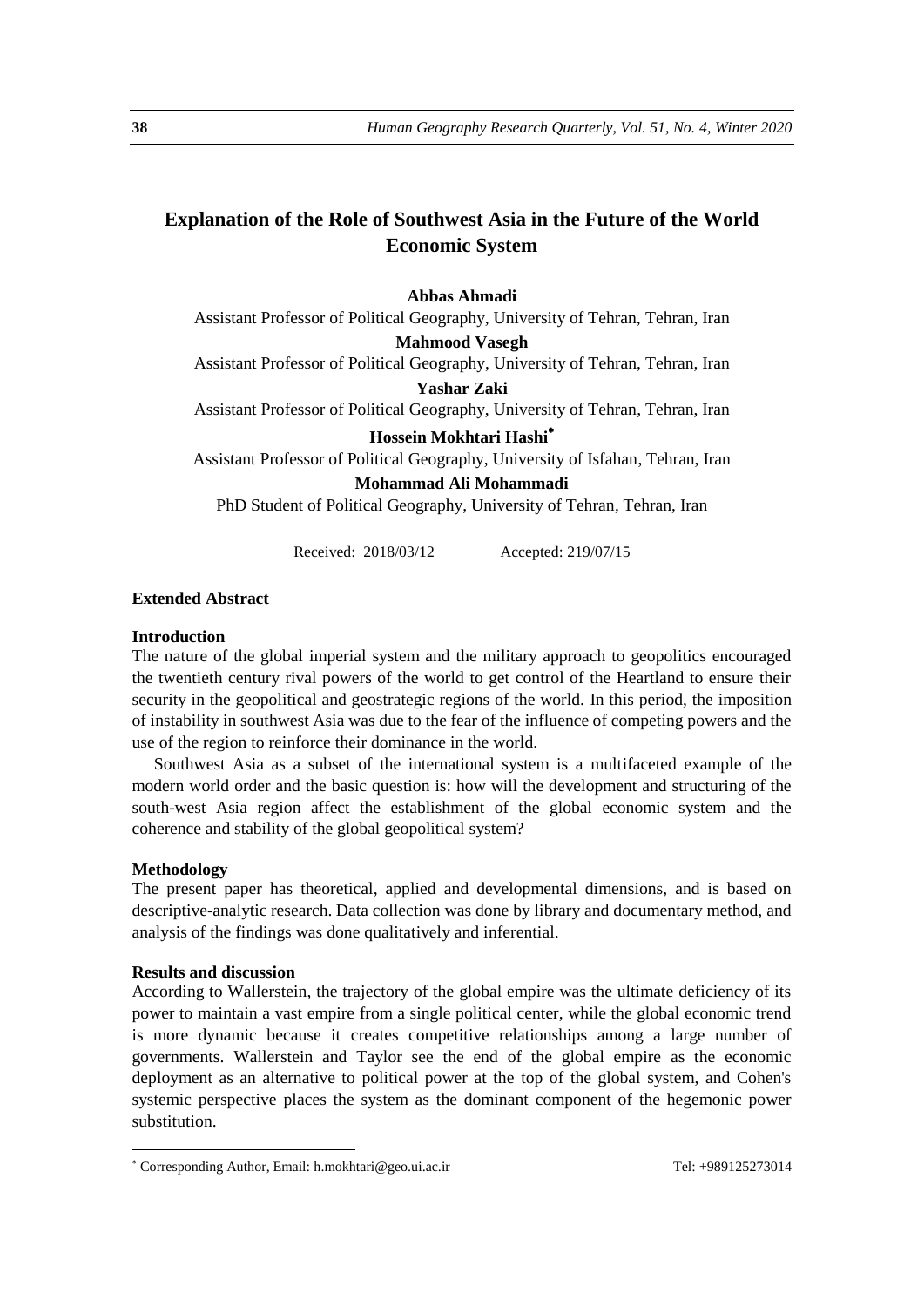Cohen has a special interest in the ability of regional economic to end the instability and fragility of unstable regions and fragile strips. One of the capabilities of regional Ecumenies in the era of globalization is to strengthen and accelerate the return process of the divergent border concept to the convergent notion of the frontier. Borders that are the product of the modern era determine the limits of the political realms of the states and look at the interior, but the frontiers are looking out.

Regional Ecumeny in the Westphalian context is the purpose of colonial plans to prevent the emergence of geopolitical regions, and in the post-Austrian space, they are to become the focal point of the dialectical interaction and the coherence of the components of the global system.

The process of globalization and the need to establish and continue the dialectical cooperation between the two eastern and western parts, promotes the geopolinomic location of Southwest Asia, along with its new definition of the heartland of energy.

The main problem in the Southwest Asia is the separation of the national eco-munitions and the densest areas of population concentration and economic activity from one another into the presence of mountains, plateaus and deserts. In the meantime, there are three propositions in the Persian Gulf, the Gulf of Alexandria, and the borders of Saudi Arabia and Bahrain, which are related to the beyond the national borders.

Another area extending from Gwadar and Jiwani Pakistan to Chabahar and Jask is a strategic and crossroads that can turn into a regional political economy and global political economy.

On the other hand, with the formation of a new region (Euro- Mediterranean), the major strategic and economic responsibilities of the maritime area in these territories will be transferred from the United States to coastal Europ; and the movement of South-West Asia and Mediterranean Europe The formation of a joint geostrategic area could be of greatest help to the health of the globalization process.

With the diversification of investments throughout the world's corridors, Southwest Asia is becoming the centerpiece of global integration of global geopolitical sub-systems, and it displays its geotechnical heartland feature in the design of the new Silk Road.

Connecting the rail network of the Mediterranean region with the Mediterranean Sea through the ports of Syria and Lebanon will have many economic benefits to the stability of economy and regional and global security. On the other hand, the ground distance between the two Persian Gulf and Mediterranean seas is considered to be an area between the two eastern and western hemisphere. The connection of the two seas with the construction of the international waterway facilitates the promotion of the role of the new intercontinental geostrategic role in ensuring the global system coherence.

In terms of energy, the UNIDO (1994) proposal is most consistent with the need to enhance the global role of the region. In this plan, the construction of the world's largest gas liquefaction terminal in Chabahar and the construction of an intercontinental energy pipeline have been proposed in the framework of the idea of global energy security that transports South Asia and Central Asia through Southwest Asia, from both South and North Connect the Mediterranean.

#### **Conclusion**

Instead of hegemony, emphasis of the system is on the dialectical interaction of the sub-systems as the major difference between the global economic system and the global imperial system. In this framework, the urgency of emphasizing the unity of the origins of human civilization is evident in the balance between dialectics between the parts of the world Island, and from this perspective, the World Hartland Supplementary Ural-Digital Region is considered to be the most important geostrategic area of the world. In this way, the great difference of the world